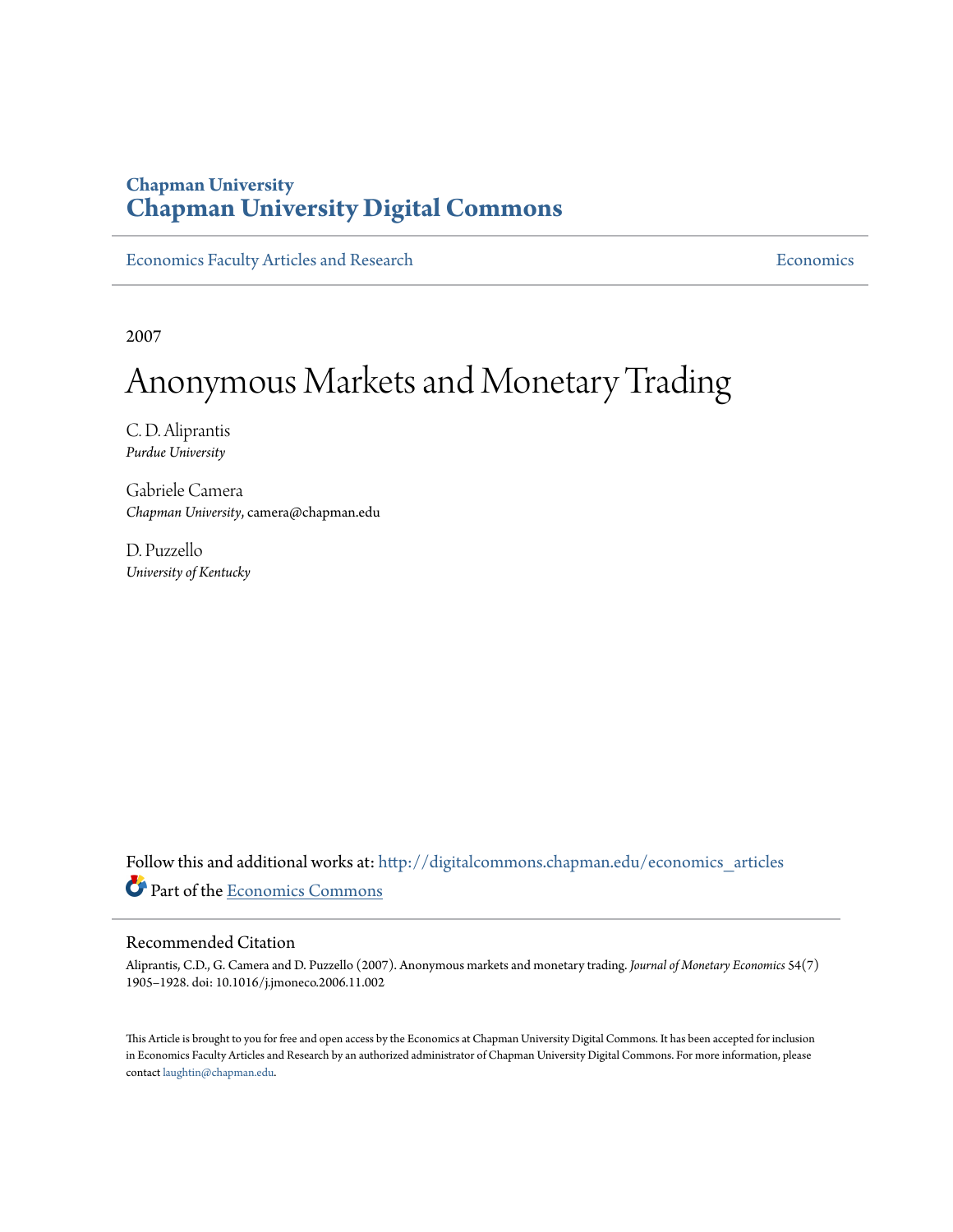## Anonymous Markets and Monetary Trading

#### **Comments**

NOTICE: this is the author's version of a work that was accepted for publication in Journal of Monetary Economics. Changes resulting from the publishing process, such as peer review, editing, corrections, structural formatting, and other quality control mechanisms may not be reflected in this document. Changes may have been made to this work since it was submitted for publication. A definitive version was subsequently published in *Journal of Monetary Economics*, volume 54, issue 7 (2007). [DOI: 10.1016/j.jmoneco.2006.11.002](http://dx.doi.org/10.1016/j.jmoneco.2006.11.002)

The Creative Commons license below applies only to this version of the article.

#### **Creative Commons License**  $\bigcirc$   $\circ$

This work is licensed under a [Creative Commons Attribution-Noncommercial-No Derivative Works 4.0](http://creativecommons.org/licenses/by-nc-nd/4.0/) [License.](http://creativecommons.org/licenses/by-nc-nd/4.0/)

**Copyright** Elsevier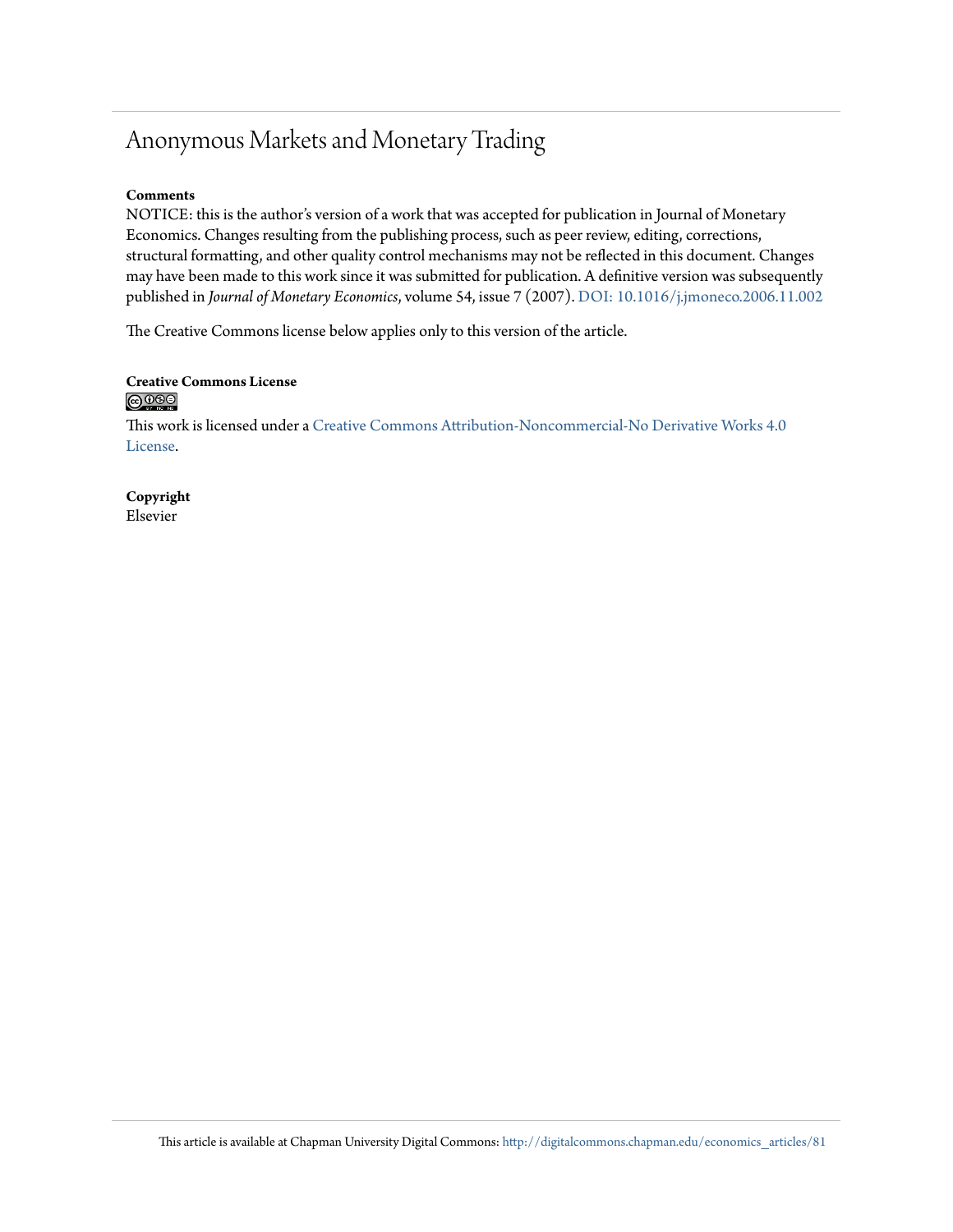## Anonymous Markets and Monetary Trading<sup>∗</sup>

## C. D. Aliprantis,<sup>1</sup> G. Camera,<sup>1</sup> and D. Puzzello<sup>2</sup>

<sup>1</sup>Department of Economics, Purdue University, West Lafayette, IN 47907–2056, USA aliprantis@mgmt.purdue.edu; gcamera@mgmt.purdue.edu

<sup>2</sup> Departments of Economics and Mathematics, University of Kentucky, Lexington, KY 40506-0034, USA (Daniela.Puzzello@uky.edu)

ABSTRACT: We study infinite-horizon monetary economies characterized by trading frictions that originate from random pairwise meetings, and commitment and enforcement limitations. We prove that introducing occasional trade in "centralized markets" opens the door to an informal enforcement scheme that sustains a non-monetary efficient allocation. All is required is that trading partners' be patient and their actions be observable. We then present a matching environment in which trade may occur in large markets and yet agents' trading paths cross at most once. This allows the construction of models in which infinitely-lived agents trade in competitive markets where money plays an essential role.

Keywords and Phrases: Anonymity, Money, Infinite games, Matching, Social norms

JEL Classification Numbers: C72, C73, D80, E00

## 1 Introduction

A large segment of monetary literature revolves around the use of models that prominently display various obstacles to the trading process. The motivation behind this modeling choice is that in an ideal monetary framework money should be 'essential,' i.e., eliminating

<sup>∗</sup>This work has been presented at the 14th Texas Monetary Conference at Texas A&M, April 2006, the CARESS–Cowles Conference on General Equilibrium at Yale, April 2006, the Midwest Macro Meetings 2006 and the Cleveland Fed monetary workshop 2006. This research is supported in part by the NSF grants SES-0128039 and DMS-0437210.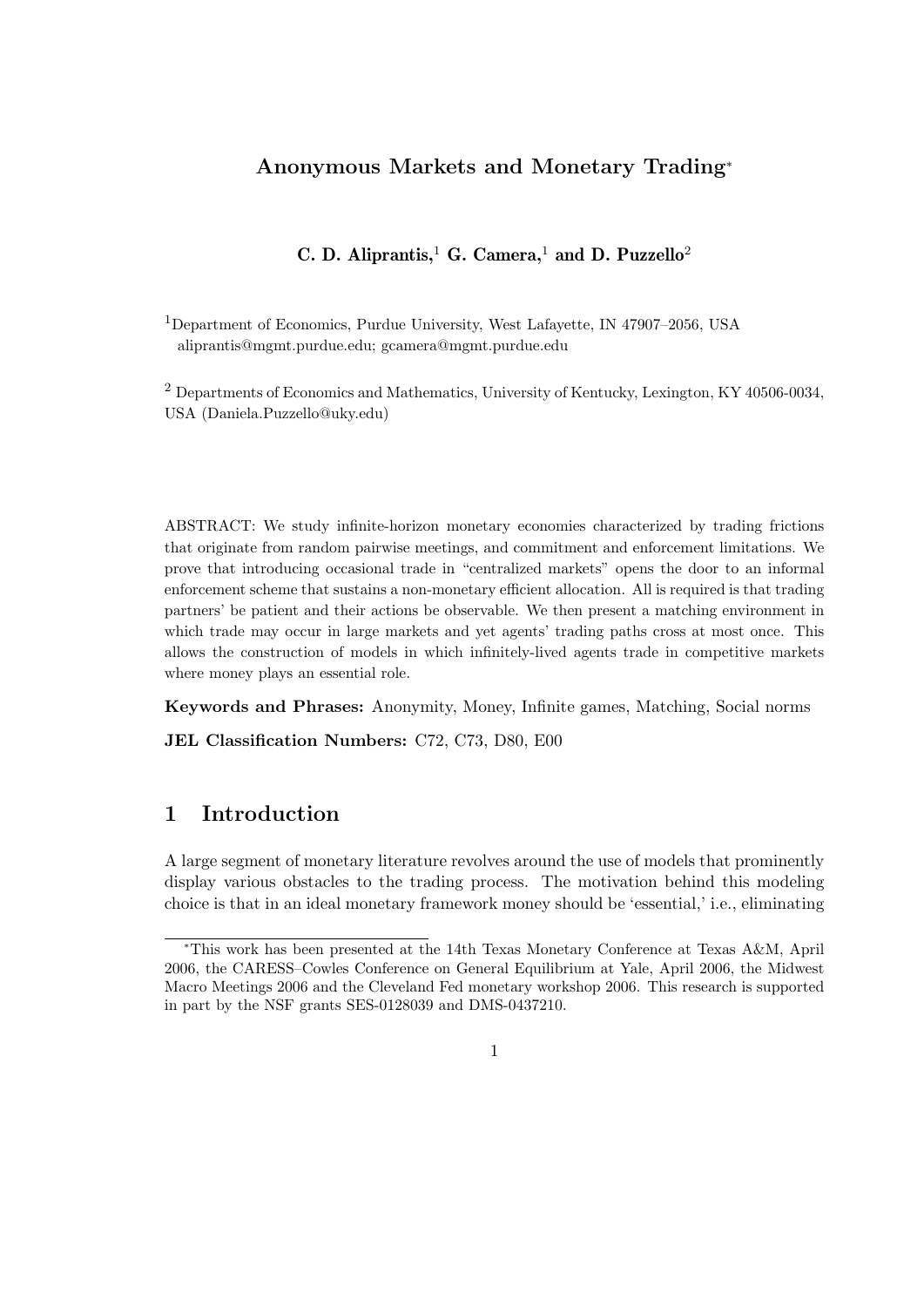it from the economy should result in efficiency  $loss<sup>1</sup>$ . This guiding principle has led to the creation of models in which trade is of an intertemporal nature but two intertwined frictions, concerning agents' feasible interactions and access to information, all but rule out credit arrangements. First, a meeting process is imposed that allows only pairwise trade among agents having no lasting relationships and who may be anonymous. Put simply, the 'trading paths' of any two agents are assumed to cross at most once. Second, there are commitment and enforcement limitations, so any allocation must be compatible with individual incentives.

This paper is a theoretical study of the role of meeting and anonymity frictions in modeling money. It is motivated by recent efforts directed at improving the search model of Kiyotaki and Wright [21], which prominently displays an essential role for money. In the typical search model randomly formed pairs of agents use money to overcome exchange problems due to idiosyncratic shocks. Such features, unfortunately, generate analytically intractable distributions of balances when money is divisible (e.g., see [11, 15, 16]). This has inhibited a broader integration of this modeling technique into the "toolbox" of the typical macroeconomist, especially those interested in policy analysis.

This issue has spurred interest in developing frameworks that vary the basic search model with the goal of obtaining degeneracy in equilibrium holdings. This basic remedy is at the core of the work of Shi [27], who cleverly models the population as a continuum of families, each encompassing a continuum of agents. Degeneracy arises from an involuntary redistribution of money holdings within each family, after each round of random matching. Another clever variation is in Lagos and Wright [23]. They achieve degeneracy by introducing a round of Walrasian 'centralized' trading after each round of bilateral random 'decentralized' trading. Though this alters the key meeting friction of the typical search model, the basic premise of the model in [23] is that anonymity and random decentralized pairings are frictions sufficient for money to be essential.<sup>2</sup> Naturally, one wonders whether this intuition is generally accurate and, if it is not, whether we can construct economies in which money is essential to sustain trade in large competitive markets. This would bring us closer to better integrating the literature on the foundations of money with the mainstream macroeconomic literature, as advocated by some observers (e.g., see [20]).

Our study makes two contributions. We start by clarifying that random pairing of anonymous traders is not a friction sufficient to make money essential. To do so we consider environments with alternating decentralized and centralized markets, deterministically or not. We demonstrate that eliminating money need not reduce efficiency, if actions of trading partners are observable and agents are sufficiently patient. The analysis, which complements and develops more formally the arguments advanced in [5], follows the work of [12] and [19], on existence of efficient and individually rational outcomes in

<sup>&</sup>lt;sup>1</sup> Methodological observations of this flavor are, for example, in [17, 25, 29]. Studies in [18] and [22] focus on the essentiality of money.

<sup>&</sup>lt;sup>2</sup>For example, see [23, p. 466], [26, p. 175], or [8, p. 467].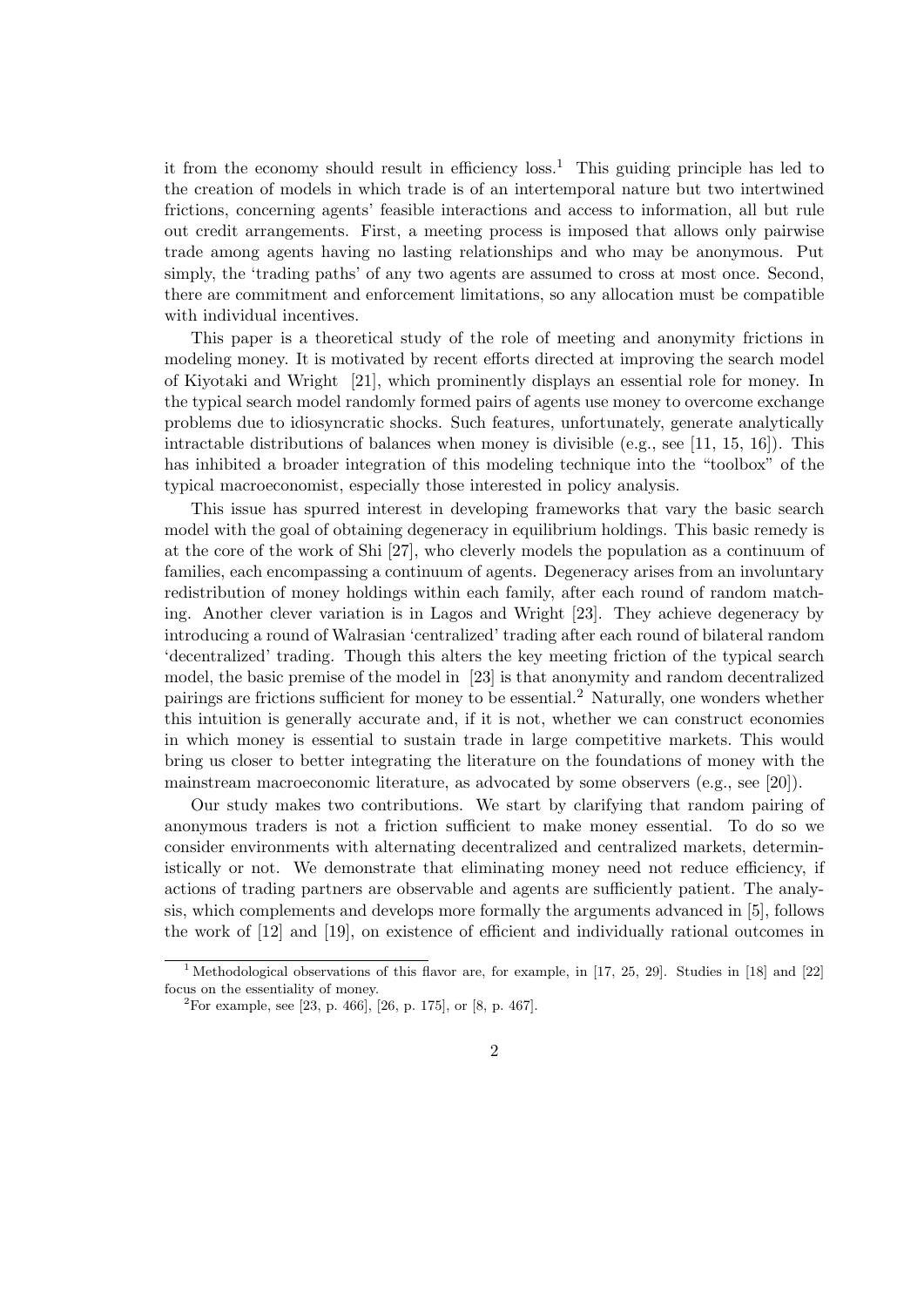repeated anonymous matching games. The idea is that if agents can quickly inform others of privately observed undesirable behavior, then a credible informal enforcement scheme exists that sustains the efficient allocation. Intuitively, money has a role to play when obstacles to widespread information transmission exist (see [18, 22]) and, indeed, the random matching scheme in [21] is a device to naturally fragment the information exchange process. Introducing centralized trading opens the door to the rapid exchange of information among significant portions of the population, which makes money inessential.<sup>3</sup> However, this finding is not robust to adding a small amount of noise in the observation of individual behavior, since equilibria would arise similar to those in the continuum limit where individual behavior is unobservable (see for instance [6, 13, 14, 24]).

Based on these findings, we then offer a second contribution. We explain how to construct physical environments in which agents interact in markets with (infinitely) many other participants, and yet money is essential. In particular, we present a matching framework, based on the studies in  $[3, 4]$ , which can be used to model a variety of trade meetings, bilateral and multilateral, deterministic and stochastic. We use this framework to outline an economy in which infinitely-lived agents repeatedly move in and out of markets populated by numerous anonymous agents who, however, are always complete strangers because their trading paths intersect at most once. Such a physical environment gives rise to informational frictions that make money essential. In this manner our study complements recent developments in modeling monetary economies. For instance, the techniques we present allow the design of possible physical environments underlying monetary economies with alternating decentralized and centralized markets in the spirit of [23], or with random matching of continuum of agents as in [27], or with spatially separated competitive markets as in [28]. In addition, these techniques can be used to further the modeling of environments where money is necessary to support trade in large competitive markets (see for instance [9]). This can bring us closer to the desirable stage of better integrating the literature on the foundations of money with the mainstream macroeconomic literature.

## 2 The physical environment

We describe an environment that captures the salient features of the model in [23]. Time is discrete and infinite, indexed by  $t = 0, 1, 2, \ldots$ . There is a constant population  $J = \mathbb{N}$ of identical infinitely-lived agents and a single perishable good that can be produced by a fraction of the population at each date. Even and odd periods differ in terms of preferences, economic activities, and matchings. We start by formalizing this last element, as it is a central building block.

In each period  $t$ , interactions among agents are determined by an exogenous matching process that specifies a partition of the population into trading groups. We define a match

 $3$ The study in [10], where agents choose to meet pairwise randomly or to costly trade in a centralized market, also suggests that money may not be essential when a centralized market is available.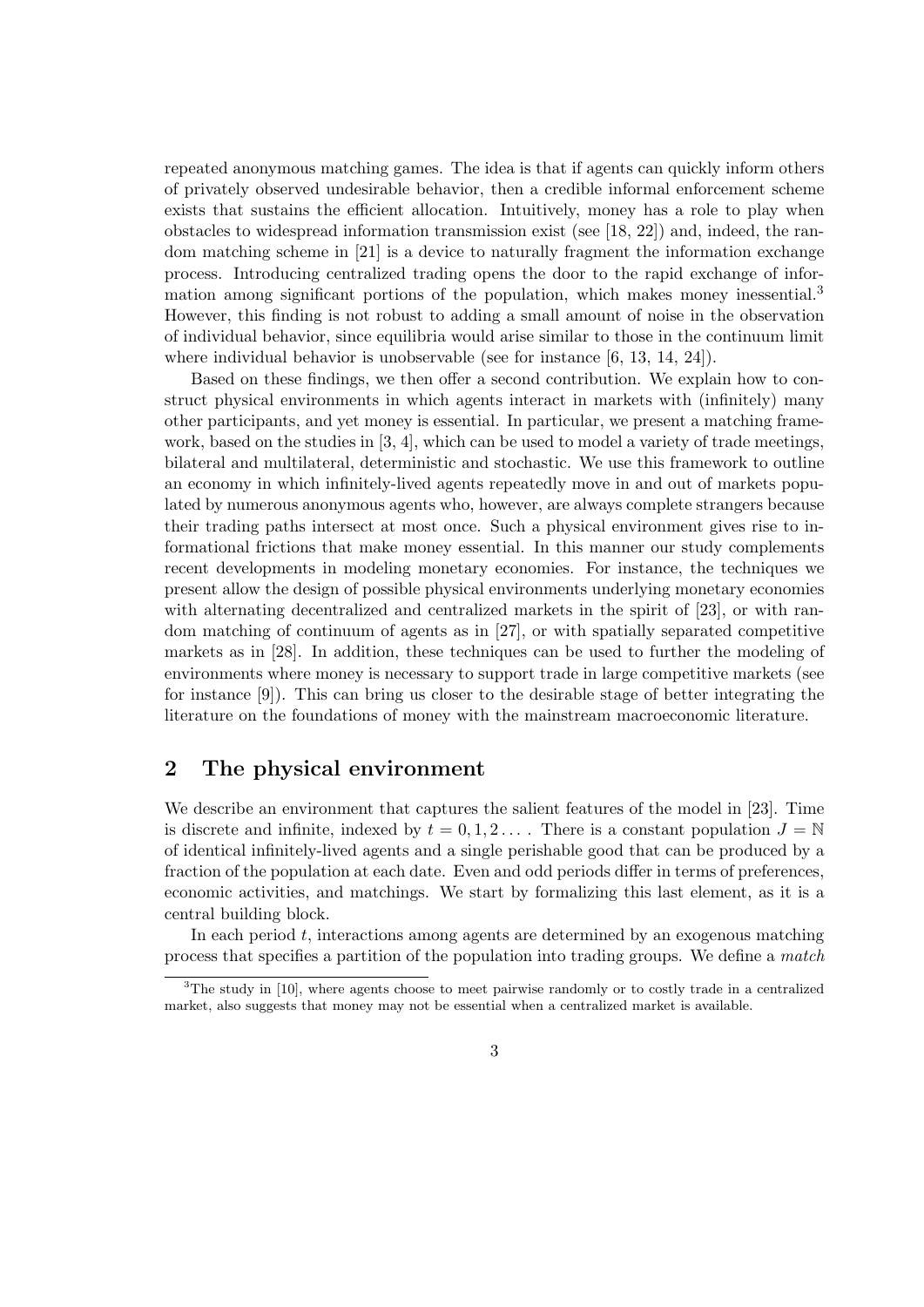for agent  $j \in J$  in a period t to be a group of people  $G_t(j) \subseteq J$ , which includes agent j and possibly others. The agents in  $G_t(j)$  are called partners of j in period t. Let  $\beta_t: J \to J$ be a stochastic bilateral matching rule, i.e., a function that partitions the population in matches composed of one or two randomly selected agents. (For details see [3].)

Date  $t = 0$  is an initial period in which, for convenience, we assume that agents are 'idle,' i.e.,  $G_0(j) = \{j\}$  for all  $j \in J$ . In every other date  $t \geq 1$  we assume a matching process such that

$$
G_t(j) = \begin{cases} \{j, \beta_t(j)\} & \text{if } t \text{ odd} \\ J & \text{if } t \text{ even,} \end{cases}
$$
 (2.1)

where  $\beta_t(j) = j$  with probability  $1 - \alpha$  for each  $j \in J$ . That is, in odd periods agents may be paired to someone else, with probability  $\alpha$ , while in even periods they all belong to an economy-wide group. We say that trading in odd periods is decentralized, while in even periods is centralized, as suggested in [23].

Following the matching literature, we identify each match  $G$  as a distinct area of economic interaction. To be more precise, it is assumed that agents can exchange objects only with their partners, cannot directly communicate with each other, and can only observe actions and outcomes in their current match—ignoring what has happened in every other match (e.g.,  $[21, 28]$ ).<sup>4</sup> This is referred to as spatial separation and limited communication. There is also anonymity, in that each agent ignores the partition of the population in odd periods and neither observes nor can verify the identity and trading history of others (e.g., [19, 26]). Finally, there is absence of commitment and enforcement, in that agents can always refuse to take an action without being subject to retribution.<sup>5</sup> Thus, actions must be compatible with individual incentives (e.g., [18, 22]).

It is assumed that trade is necessary for consumption to take place. Specifically, in odd periods in each pair of agents a flip of a fair coin determines which one of them is a producer and who is a consumer. In even periods agents can produce and consume. Each producer can supply an amount  $a \in [0, \bar{a}]$  of labor to a linear technology that transforms it into a consumption goods. The producer suffers disutility  $a$ , and derives no utility from consumption of his own production. In odd periods, every consumer has utility  $u_o(c)$  from consuming  $c \geq 0$  goods, and in each even period everyone has utility  $u_e(c)$ . Assume that the functional forms of preferences satisfy the Inada conditions, that zero consumption generates zero utility, and that  $\bar{a} \in (c_o^* + c_e^*, \infty)$ , where  $c_o^*$  and  $c_e^*$  satisfy  $u'_{e}(c_{e}^{*}) = u'_{o}(c_{o}^{*}) = 1.$ 

In every period  $t > 0$  agents discount next period's payoffs by  $\delta \in (0,1)$  if t is even and  $\varepsilon \in (0,1]$  otherwise (there is no discounting in  $t = 0$ ). To summarize, in even periods

<sup>4</sup> Working with countable populations simplifies the construction of informationally isolated economies in Section 7 and emphasizes the role played by observability of individual actions.

<sup>&</sup>lt;sup>5</sup> Lack of formal enforcement institutions suggests that no one can be forced to surrender some of his endowment, produce, or suffer a loss. For example, this means that 'cheating' on a contract cannot trigger a current or future retaliation by the victim or anyone else.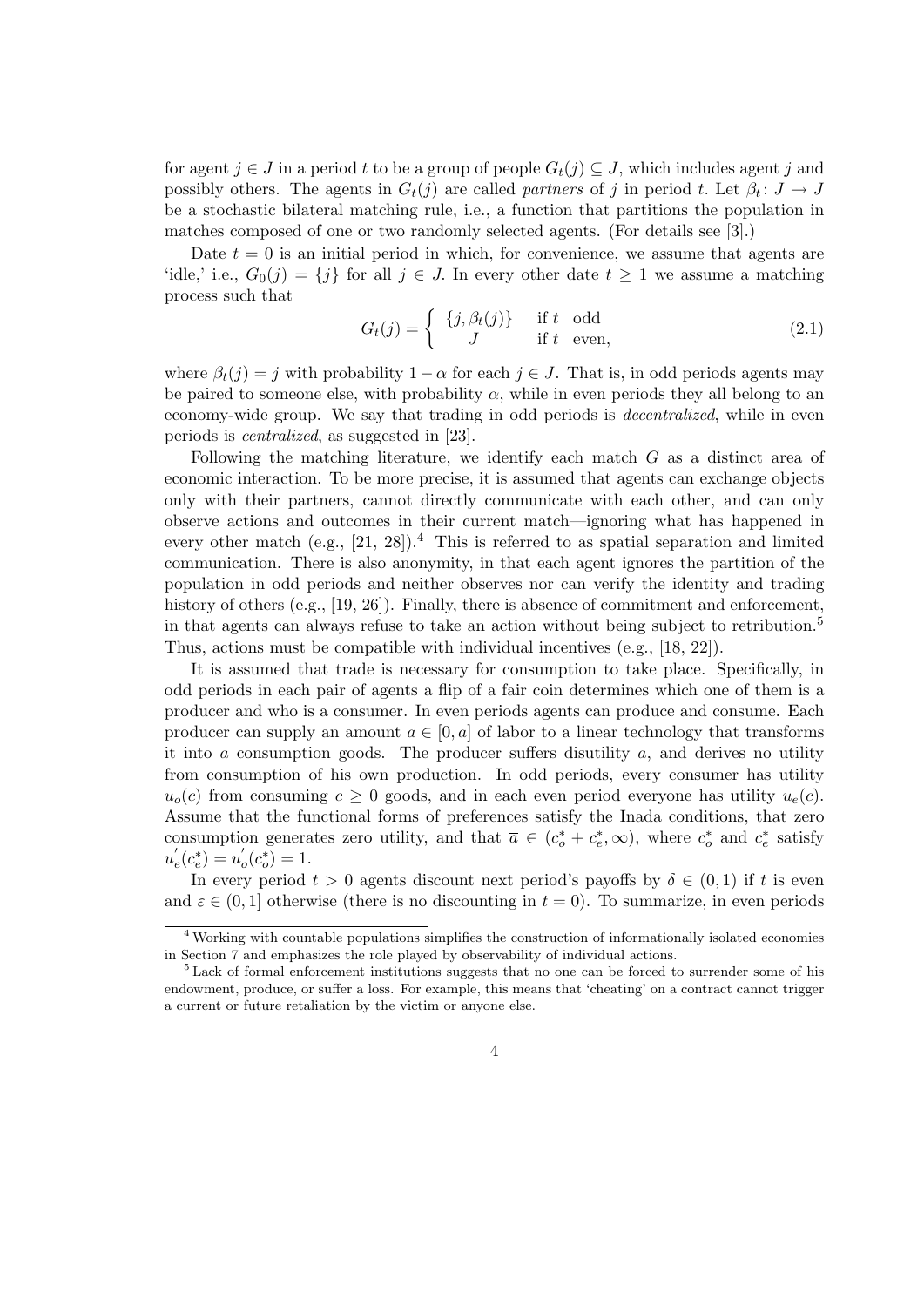agents are multilaterally matched, can produce and consume, while in odd periods only agents who are paired can either produce or consume. In essence, in odd periods each agent is randomly assigned to one of three groups, called *producers*, *consumers* and *idle*, corresponding to population proportions  $\frac{\alpha}{2}$ ,  $\frac{\alpha}{2}$  $\frac{\alpha}{2}$ , and  $1 - \alpha$ .

## 3 A trading game

To study non-monetary allocations in this economy, we provide a strategic representation of an infinite horizon trading game. We start by establishing that autarky (zero production) is the unique Nash equilibrium of the static game. Then, we exploit this result in the analysis of the infinite horizon game.

#### 3.1 The static game

Consider a representative one-shot game involving agents in some match  $G_t(j)$  generated by the process (2.1), in some period t. Denote by  $G_t^P(j)$  and  $G_t^C(j)$  the set of producers and consumers, with  $G_t(j) = G_t^P(j) \cup G_t^C(j)$ . Efficiency of allocations revolves around the amount produced, so we let {0} be the action set of consumers and unmatched agents. Producers must choose how much consumption to supply to members of their group, i.e., they choose a non-negative supply of labor input in  $[0, \bar{a}]$ . Hence, we identify the action set of any agent  $k \in G_t(j)$  by

$$
A_k = \begin{cases} [0, \overline{a}] & \text{if } k \in G_t^P(j) \\ \{0\} & \text{if } k \in G_t^C(j). \end{cases}
$$

We let  $a_{t,k} \in A_k$  denote the *action* of agent k in period t, which is precisely the amount produced by agent k due to the linear production technology. Define the action space in the match  $G_t(j)$  to be the Cartesian product of the action spaces  $\mathbf{A}_{t,j} = \mathsf{X}_{k \in G_t(j)} A_k$  whose elements  $\mathbf{a}_{t,j} = (a_{t,k})_{k \in G_t(j)}$  are called action profiles.

Focusing on pure strategies, define the payoff function for agent j by  $v_{t,j} : \mathbf{A}_{t,j} \to \mathbb{R}$ . That is, in period t the payoff to agent j depends only on the actions  $a_{t,j}$  taken in his match  $G_t(j)$ . It is assumed that payoff functions are common knowledge. If  $G_t(j) = \{j\}$ , i.e., if the agent is idle in an odd period, then his payoff is zero. Otherwise, since preferences differ in odd and even periods, we define

$$
v_{t,j}(\mathbf{a}_{t,j}) = \begin{cases} \frac{1}{2} [u_o(c_{t,j}) - a_{t,j}] & \text{if } t \text{ is odd} \\ u_e(c_{t,j}) - a_{t,j} & \text{if } t \text{ is even}, \end{cases}
$$
(3.1)

where for  $k \in G_t^P(j)$  we have

$$
c_{t,j} = \begin{cases} a_{t,k} & \text{if } j \neq k \text{ and } t \text{ is odd} \\ 0 & \text{if } j = k \text{ and } t \text{ is odd} \\ \liminf_{n \to \infty} \left[ \frac{1}{n} \sum_{k \in \{1, \dots, n\} \setminus \{j\}} a_{t,k} \right] & \text{if } t \text{ is even.} \end{cases}
$$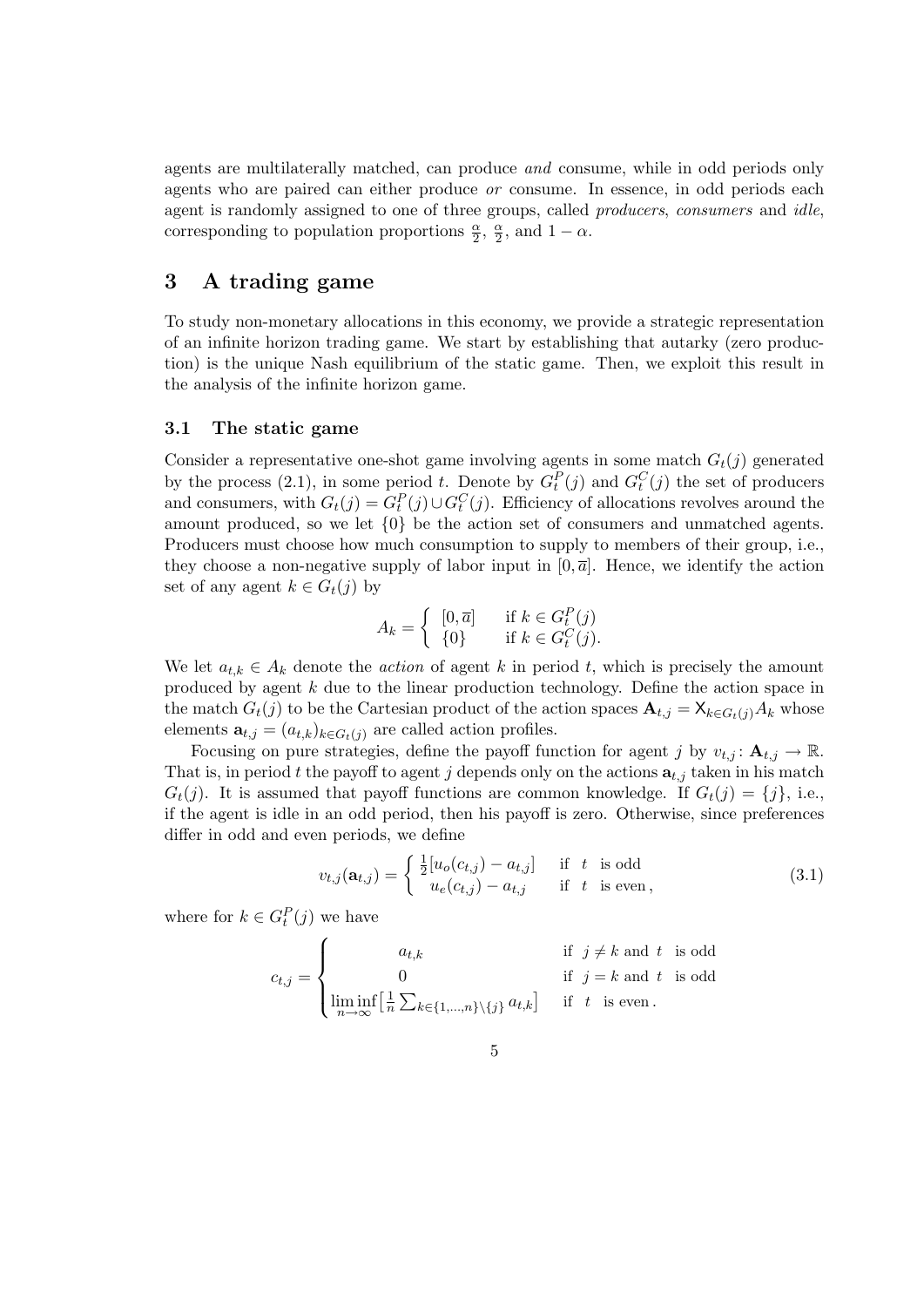An agent's utility depends on how much output the producers in his match deliver to him. His disutility depends on how much output he produces for his partners. If  $j$ is a producer in an odd period (with probability  $\frac{1}{2}$ ), then his payoff is  $-a_{t,j}$ , i.e., the disutility from his labor effort. This effort allows agent j to deliver  $a_{t,j}$  consumption to his partner  $\beta_t(j)$ . Instead, if j is a consumer, then his payoff is  $u_o(a_{t,k})$  for  $k \neq j$ , i.e. it depends on the amount of consumption delivered to him by his partner (a producer). Since in even periods agent  $j$  is both a consumer and a producer, his payoff is the utility from consumption minus his disutility from labor. Note that, in calculating the amount  $c_{t,j}$  consumed in even periods, we need to consider the function liminf since the limit of the sequence of averages of individual production  $\left\{\frac{1}{n}\sum_{k\in\{1,\ldots,n\}\setminus\{j\}}a_{t,k}\right\}_{n=1}^{\infty}$  does not necessarily exist (see [2, p. 264]). This also has a desirable economic interpretation, since  $c_{t,i}$  is simply the *smallest* average quantity that can be produced in the even period.

Let  $\mathbf{a}_{t,-j}$  denote the action profile without the action of agent  $j \in G_t(j)$ , and of course  $A_{t,-j}$  is the set of all these action profiles. Denote the best response correspondence of agent j by  $\rho_{t,j}$ :  $\mathbf{A}_{t,-j} \longrightarrow A_j$ , which is defined for each  $\mathbf{a}_{t,-j} \in \mathbf{A}_{t,-j}$  by

$$
\rho_{t,j}(\mathbf{a}_{t,-j}) = \left\{ a_{t,j} \in A_j : v_{t,j}(\mathbf{a}_{t,-j}, a_{t,j}) = \max_{x_{t,j} \in A_j} v_{t,j}(\mathbf{a}_{t,-j}, x_{t,j}) \right\}.
$$

A Nash equilibrium for the representative one-shot game is an action profile  $a_{t,i}$  such that  $a_{t,k} \in \rho_{t,k}(\mathbf{a}_{t-k})$  for all  $k \in G_t(j)$ , i.e., it is a fixed point of the best response correspondence for the match  $G_t(j)$ . Absence of production, i.e., autarky, is the unique Nash equilibrium of the static game.

**Lemma 1.** In the representative static game of period t described above,  $a_{t,k} = 0$  for all  $k \in G_t(j)$  is the only Nash equilibrium.

*Proof.* Consider the representative one-shot game in some period t. Assume that  $\hat{a}_{t,j}$  is a Nash equilibrium of the game. This implies that  $\hat{a}_{t,k} \in \rho_{t,k}(\hat{a}_{t,-k})$  for all  $k \in G_t(j)$ , i.e., we must have  $v_{t,k}(\hat{a}_{t-k}, \hat{a}_{t,k}) \geq v_{t,k}(\hat{a}_{t-k}, a_{t,k})$  for all  $k \in G_t(j)$  and all  $a_{t,k} \in A_k$ . If t is odd, this implies  $u_o(c_{t,k}) - \hat{a}_{t,k} \ge u_o(c_{t,k}) - a_{t,k}$ , hence  $\hat{a}_{t,k} \le a_{t,k}$  for all k and  $a_{t,k}$ . It easily follows that in order for  $\hat{a}_{t,j}$  to be a Nash equilibrium then we must have  $\hat{a}_{t,k} = a_{t,k} = 0$  for all  $k \in G_t(j)$ , since  $v_{t,k}(\hat{a}_{t-k}, a_{t,k})$  is strictly decreasing in  $a_{t,k}$  and  $0 \in A_k$ . An analogous argument applies to even periods.

In the static game agents realize the autarkic (or minmax ) payoff since producers cannot be forced, nor can they commit, to make transfers. Thus, each producer  $j$  can always select  $a_{t,j} = 0$  and enjoy a payoff  $v_{t,j}(\mathbf{a}_{t,j}) \geq 0$ . This is a key feature that we exploit later.

#### 3.2 The infinite horizon game

The infinite horizon game is a sequence of even and odd period static games that alternate indefinitely. Specifically, it consists of the population  $J$ , the matching process in  $(2.1)$ , the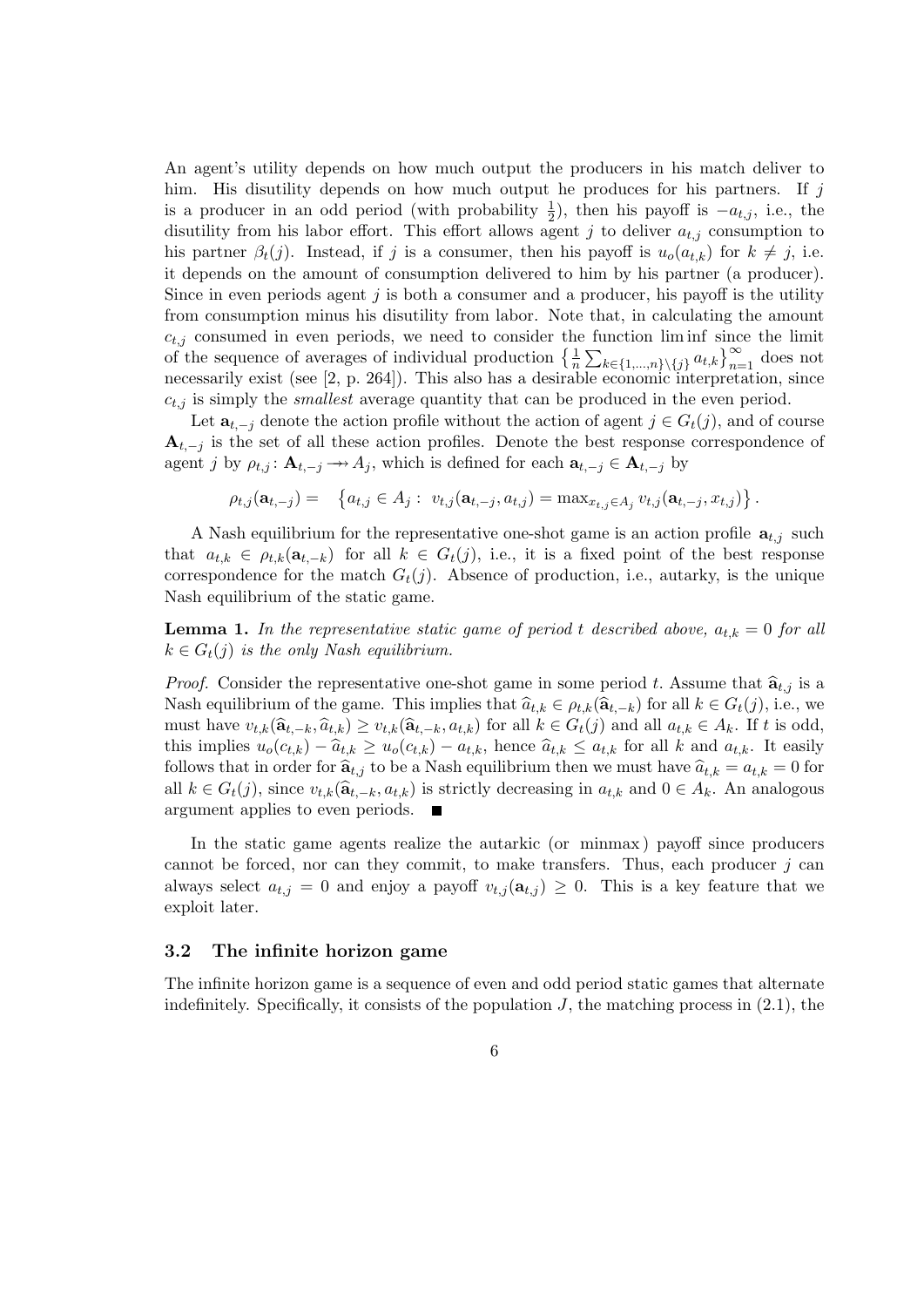action sets described earlier, and payoff functions defined in this section. Notice that this game is one with varying opponents, since no one interacts with a fixed set of partners in every period. It is also a game of imperfect monitoring since during a period t agent  $k \in G_t(j)$  observes only the action profile  $a_{t,j}$  in his match, but not in other matches. Thus, before defining payoff functions, we must discuss what information on past play is available to an agent.

At the start of period  $t \geq 1$  the information available to agent j can be summarized by the history of actions  $h_{t,j}$  he has privately observed in all dates  $\tau < t$ , with

$$
h_{t,j} = (\mathbf{a}_{0,j},\ldots,\mathbf{a}_{t-1,j}),
$$

and we let  $h_{0,j} = 0$ . The set of histories of j is the Cartesian product  $H_{t,j} = \mathsf{X}_{\tau=0}^{t-1} \mathbf{A}_{\tau,j}$ , and the history profile of the match at the start of period t is denoted  $\mathbf{h}_{t,j} = (h_{t,k})_{k \in G_t(j)}$ . Because of random bilateral matches, the elements of  $\mathbf{h}_{t,j}$  will generally differ, i.e., partners do not have common histories. It is then conceivable that, due to anonymity and enforcement limitations, agents may be tempted to use these informational disparities to act in a manner that is socially undesirable. To see why, we must study the behavior of the representative agent j.

Define agent j's pure strategy for the infinite horizon game, as the infinite sequence of maps

$$
\sigma_j = (s_{0,j}, s_{1,j}, \ldots),
$$

where  $s_{t,j} : H_{t,j} \to A_j$ , the map of the set of histories of agent j into his action set, is defined by  $s_{t,i}(h_{t,i}) = a_{t,i}$ . Denote the strategy profile in the match  $G_t(j)$  by

$$
s_t(\mathbf{h}_{t,j}) = (s_{t,k}(h_{t,k}))_{k \in G_t(j)} = \mathbf{a}_{t,j}.
$$

Since action sets do not depend on histories, let the sequence of mappings

$$
S_{t,j} = \left(A_j^{H_{\tau,j}}\right)_{\tau=t}^{\infty}
$$

denote the strategy space of agent j in the subgame starting at period  $t \geq 0$ , and denote it  $S_j = S_{0,j}$  for the infinite horizon game.<sup>6</sup> It follows that every (pure) strategy  $\sigma_j$  gives rise to a strategy  $\sigma_{t,j}$  in the subgame starting at t, with  $\sigma_{t,j} = (s_{t,j}, s_{t+1,j}, \ldots) \in S_{t,j}$  and  $\sigma_{0,j} = \sigma_j$ . Finally, let  $\sigma = (\sigma_1, \sigma_2, ...)$  define the collection of strategies of the population J, using  $\sigma_t = (\sigma_{t,1}, \sigma_{t,2}, ...)$  for the subgame starting in t. Let  $\sigma_{-i}$  denote  $\sigma$  excluding the strategy  $\sigma_i$  of agent j.

To discuss the payoff to an agent  $j \in J$ , in the infinite horizon game, let  $\delta_{t+1}$  denote the discount factor between periods  $t > 0$  and  $t + 1$ . We have

$$
\delta_{t+1} = \begin{cases} \varepsilon & \text{if } t \text{ odd} \\ \delta & \text{if } t \text{ even.} \end{cases}
$$
 (3.2)

<sup>&</sup>lt;sup>6</sup>For two sets A and B the notation  $A^B$  denotes the set of all mappings from B to A.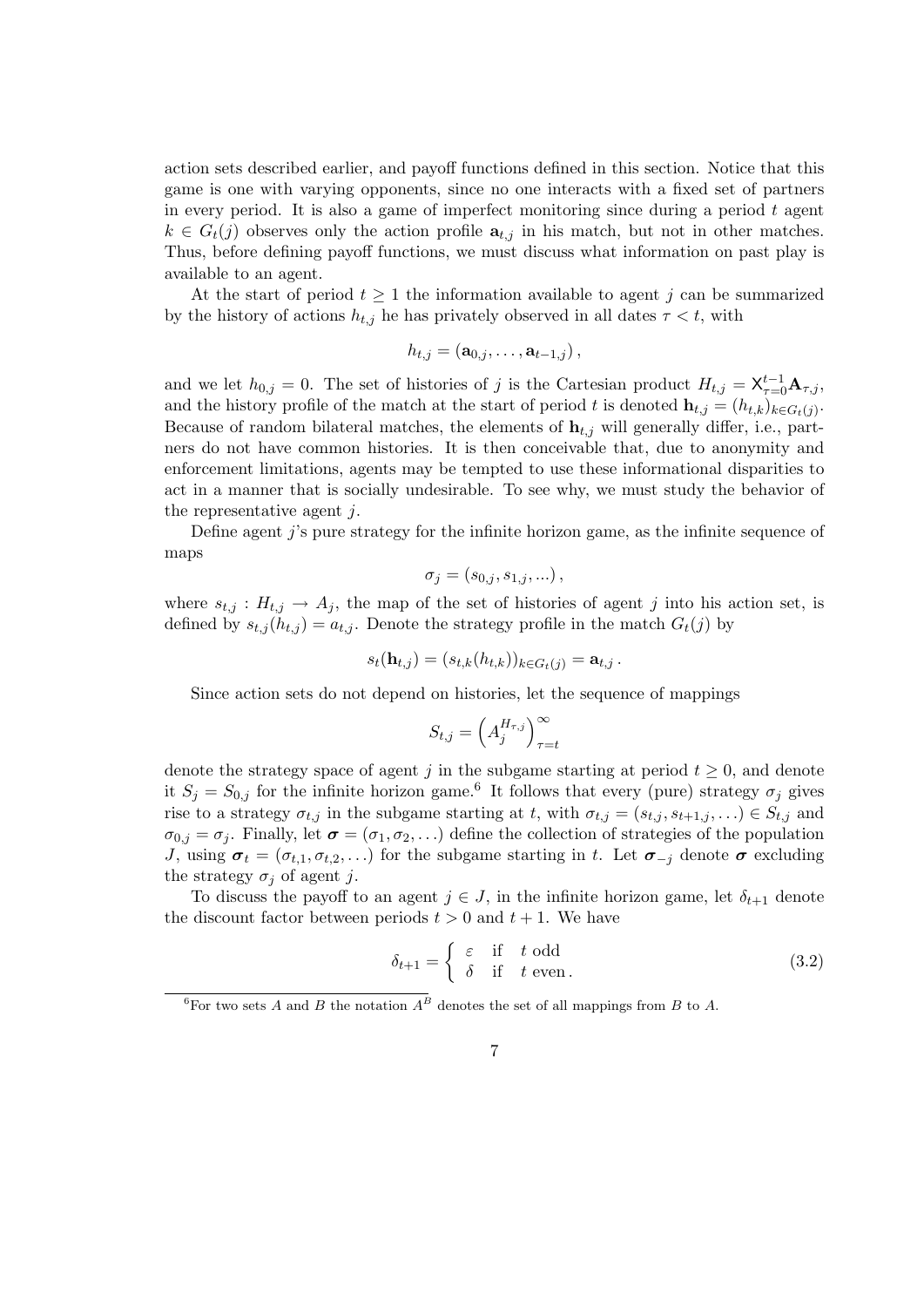The factor  $\Delta_t(\tau) = \prod_{n=t+1}^{\tau} \delta_n$  will be used to discount back to period t a payoff realized in period  $\tau \geq t + 1$ . The payoff to agent j is the function  $V_j: X_{i \in J} S_i \to \mathbb{R}$  defined by

$$
V_j(\boldsymbol{\sigma}) = \widehat{v}_0(s_0(\mathbf{h}_{0,j})) + \sum_{\tau=1}^{\infty} \Delta_0(\tau) \widehat{v}_\tau(s_\tau(\mathbf{h}_{\tau,j})). \tag{3.3}
$$

Here,

$$
\widehat{v}_t(\mathbf{a}_{t,j}) = \begin{cases}\n\frac{\alpha}{2} [u_o(c_{t,j}) - a_{t,j}] & \text{if } t \text{ is odd} \\
u_e(c_{t,j}) - a_{t,j} & \text{if } t \text{ is even}\n\end{cases}
$$
\n(3.4)

is an expected period utility, since in odd periods the agent is consumer or producer with equal probability  $\frac{\alpha}{2}$ , and earns zero payoff otherwise. Therefore,  $V_j$  is the present value of the stream of expected utilities from  $t = 0$  on. Since each period  $t \ge 1$  defines a proper subgame, we can formalize recursively agent  $j$ 's payoff in the subgame starting in t by

$$
V_{t,j}(\boldsymbol{\sigma}_t) = \widehat{v}_t(s_t(\mathbf{h}_{t,j})) + \delta_{t+1} V_{t+1,j}(\boldsymbol{\sigma}_{t+1}),
$$
\n(3.5)

with  $V_{0,j} = V_j$ . The first term on the right hand side of the functional equation (3.5) represents agent j's current expected utility and the remainder his discounted future payoff.

The best response correspondence of agent  $j$ , for the infinite horizon game, is thus

$$
\rho_j(\boldsymbol{\sigma}_{-j}) = \left\{ \sigma_j \in S_j : \ V_j(\boldsymbol{\sigma}_{-j}, \sigma_j) = \max_{x_j \in S_j} V_j(\boldsymbol{\sigma}_{-j}, x_j) \right\},\,
$$

and the aggregate best response correspondence is  $\mathbf{R}(\sigma) = \mathbf{X}_{j \in J} \rho_j(\sigma_{-j})$ . The notion of equilibrium for the infinite horizon game is as follows.

Definition 2. A subgame perfect Nash equilibrium for the infinite horizon game is a strategy profile  $\sigma$  such that  $\sigma \in \mathbf{R}(\sigma)$ .

In equilibrium  $\sigma_j$  must be a fixed point of agent j's best response correspondence, i.e.,  $\sigma_i \in \rho_i(\sigma_{-i})$  for all  $j \in J$ . Since repeated play of a static game does not decrease the set of equilibrium payoffs, we have that autarky forever is an equilibrium.

**Lemma 3.** The strategy  $\sigma_j = (0, 0, ...)$  for all  $j \in J$  is a subgame perfect Nash equilibrium of the infinite horizon game.

*Proof.* By Lemma 1, the one-shot Nash equilibrium in any period t is autarky, i.e.,  $a_{t,j} = 0$ for all  $j \in J$ . Now fix a period  $\tau \geq 1$ . Then the strategy "each player j plays  $a_{t,j} = 0$ for  $t > \tau$ ," is a subgame perfect equilibrium. According to this strategy, the actions taken by player j's future opponents are independent of his current play. In addition,  $a_{t,j} = 0$  maximizes period t payoff of agent j. Thus,  $\sigma_j = (0, 0, ...)$  for all  $j \in J$  is a Nash equilibrium of the infinite horizon game.

Permanent autarky is associated with zero payoff to every agent, so it is the worst allocation this economy can achieve. We now demonstrate that there exists a unique socially desirable allocation of labor effort and consumption, called the 'efficient allocation.'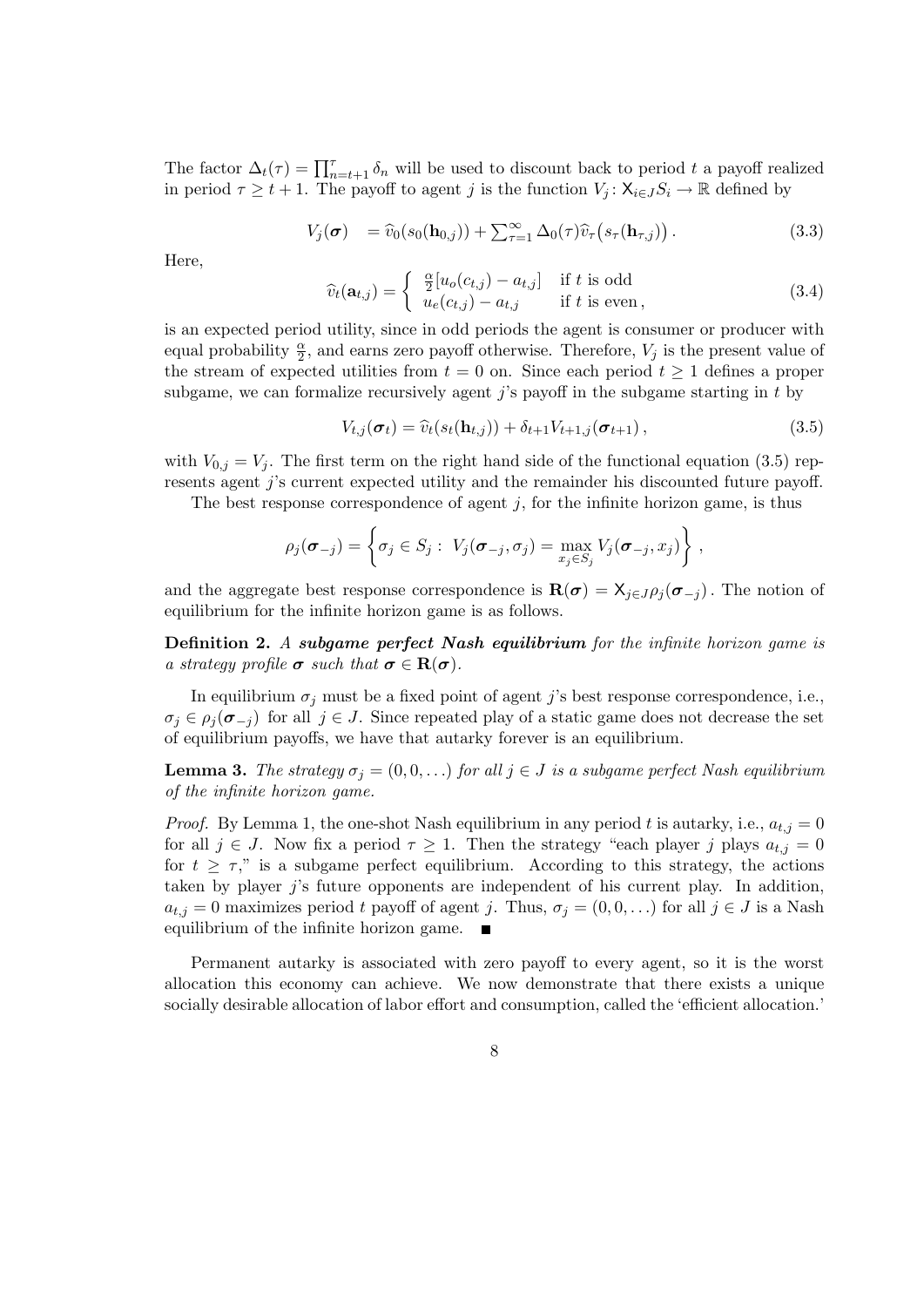### 4 The efficient allocation and the optimal trading plan

To find the efficient allocation in this economy, we consider the problem faced by a planner who selects patterns of production and exchange subject to the same physical restrictions faced by agents. In particular, the planner treats agents identically but cannot transfer consumption across matches and over time. The problem is thus to maximize the lifetime utility of the representative agent  $j \in J$ . Since this agent is in the match  $G_t(j)$  in period t, we define relevant action profile and action sets by

$$
\mathbf{a}_t = (a_{t,k})_{k \in G_t(j)}, \quad \mathbf{A}_t = \mathsf{X}_{k \in G_t(j)} A_k, \quad \text{and} \quad \mathbf{A} = \mathsf{X}_{t=0}^{\infty} \mathbf{A}_t,
$$

omitting the index  $j$ , if understood. If we let

$$
V(\mathbf{a}) = \widehat{v}_0(\mathbf{a}_0) + \sum_{\tau=1}^{\infty} \Delta_0(\tau) \widehat{v}_{\tau}(\mathbf{a}_{\tau})
$$

then the planner's problem is to choose a plan  $\mathbf{a} = (\mathbf{a}_t)_{t=0}^{\infty} \in \mathbf{A}$  to solve

Maximize: 
$$
V(\mathbf{a})
$$
  
subject to:  $a_{t,k} = a_t$  for all  $k \in G_t^P(j)$  and  $t \ge 1$ ,  $(4.1)$ 

where, clearly,  $a_{t,k} = 0$  for all  $k \in G_t^C(j)$  and  $t \geq 1$ . The main result is that there exists a unique optimal plan.

**Theorem 4.** An optimal plan  $\mathbf{a}^* \in \mathbf{A}$  exists and it is unique.

*Proof.* We prove the statement by demonstrating that  $V$  is a continuous and strictly concave function defined on a compact set.

We start by demonstrating that the function  $V: \mathbf{A} \to \mathbb{R}$  defined in (4.1) is continuous.

Recall that the functions  $\hat{v}_t: \mathbf{A}_t \to \mathbb{R}$  are continuous and uniformly bounded for all<br>we assumption. Thus, for all  $t$  and all  $\mathbf{a} \in \mathbf{A}$ , there exists an  $M > 0$  such that t, by assumption. Thus, for all t and all  $a_t \in A_t$ , there exists an  $M > 0$  such that  $|\widehat{v}_t(\mathbf{a}_t)| \leq M$ . Let

$$
\mathbf{a}^n = (\mathbf{a}^n_0, \mathbf{a}^n_1, \ldots) \xrightarrow[n \to \infty]{} \mathbf{a} = (\mathbf{a}_0, \mathbf{a}_1, \ldots)
$$

hold true in the product topology. That is,  $\mathbf{a}_t^n \xrightarrow[n \to \infty]{} \mathbf{a}_t$  for all  $t = 0, 1, 2, \ldots$  Since  $\hat{v}_t$  is bounded it follows from the triangle inequality that bounded, it follows from the triangle inequality that

$$
|\widehat{v}_t(\mathbf{a}_t^n)-\widehat{v}_t(\mathbf{a}_t)|\leq |\widehat{v}_t(\mathbf{a}_t^n)|+|\widehat{v}_t(\mathbf{a}_t)|\leq 2M.
$$

To prove the continuity of V, we must show that  $V(\mathbf{a}^n) \longrightarrow_{\infty} V(\mathbf{a})$ . If we fix  $\epsilon > 0$ , then we need to show that there exists some  $n_0 > 0$  such that  $|V(\mathbf{a}^n) - V(\mathbf{a})| < \epsilon$  for all  $n \geq n_0$ . Since  $|\hat{v}_t(\mathbf{a}_t)| \leq M$ , we start by picking a natural number  $t_1 \in (0,\infty)$  such that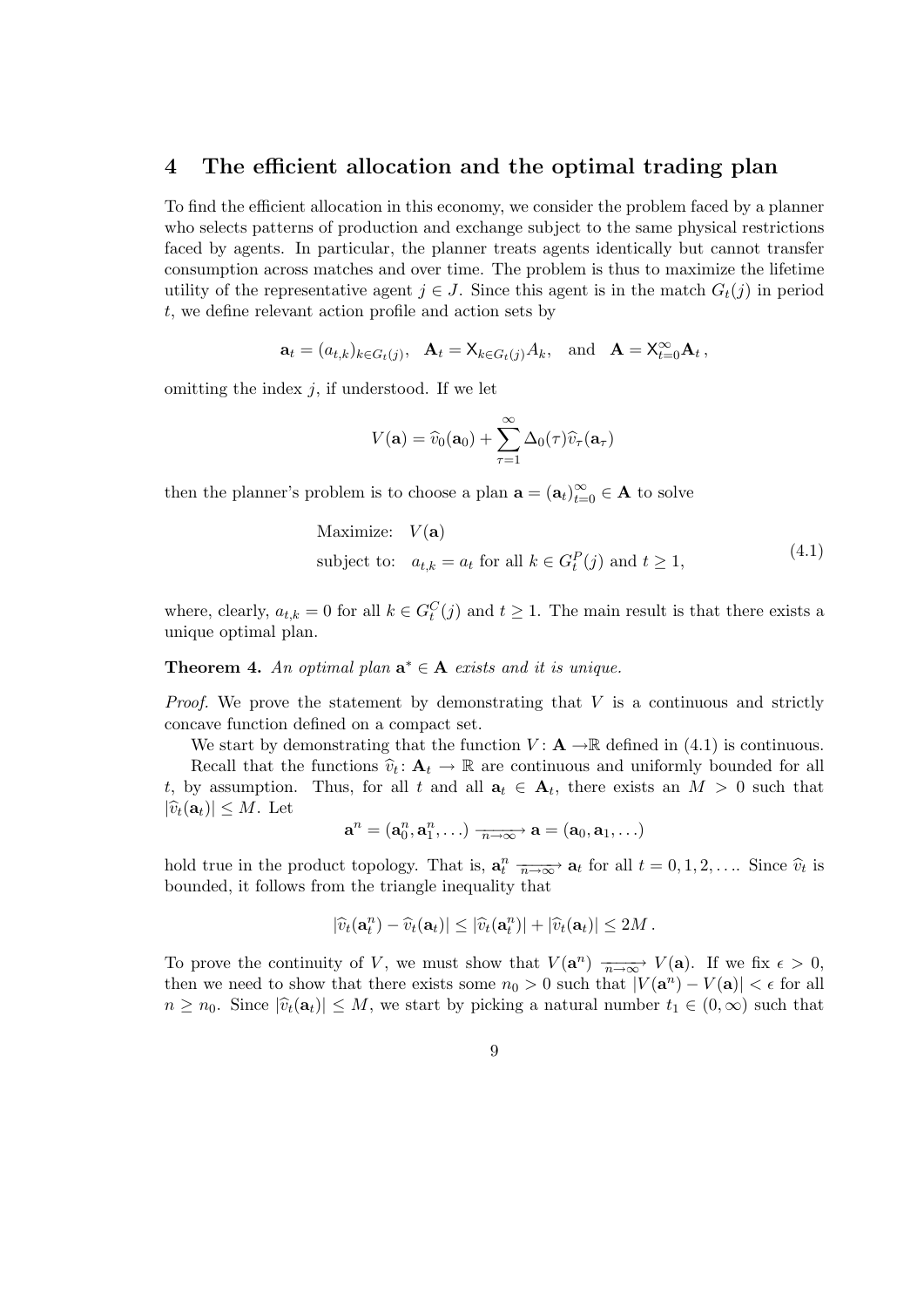$\sum_{t=t_1+1}^{\infty} \Delta_0(t)M < \frac{\epsilon}{4}$ . Since the functions  $\hat{v}_t$  are continuous, there exists some  $n_1 > 0$ such that for all  $n \geq n_1$  we have

$$
|\widehat{v}_0(\mathbf{a}_0^n)-\widehat{v}_0(\mathbf{a}_0)|+\sum_{t=1}^{t_1}\Delta_0(t)|\widehat{v}_t(\mathbf{a}_t^n)-\widehat{v}_t(\mathbf{a}_t)|<\frac{\epsilon}{2}\,.
$$

Thus, choosing  $n_0 \geq n_1$  we see that for all  $n \geq n_0$  we have

$$
\begin{aligned} \left| V(\mathbf{a}^n) - V(\mathbf{a}) \right| \\ &\leq \left| \widehat{v}_0(\mathbf{a}_0^n) - \widehat{v}_0(\mathbf{a}_0) \right| + \sum_{t=1}^{t_1} \Delta_0(t) \left| \widehat{v}_t(\mathbf{a}_t^n) - \widehat{v}_t(\mathbf{a}_t) \right| + \sum_{t=t_1+1}^{\infty} \Delta_0(t) 2M \\ &< \frac{\epsilon}{2} + \frac{\epsilon}{2} = \epsilon \,, \end{aligned}
$$

which proves the continuity of  $V$ .

We now proceed by demonstrating that there is an optimal plan  $a^* \in A$ . Note that **A** is a compact space, by the Tychonoff Product Theorem (see [1]). Furthermore,  $V$  is continuous. So, by the classical Weierstrass' theorem, V has a maximizer, say  $\mathbf{a}^* \in \mathbf{A}$ . To prove that  $\mathbf{a}^*$  is unique, note that the functions  $\hat{v}_t$  are assumed strictly concave for all t.<br>This implies that  $V$  is strictly concave as well, and so the maximizer  $\mathbf{a}^*$  is unique. This implies that  $V$  is strictly concave as well, and so the maximizer  $a^*$  is unique.

The optimal plan  $a^*$  assigns a positive amount of consumption to every buyer in every match. To see this, one needs to realize that the planner cannot transfer resources over time and that current choices do not affect future states (aggregate or individual). Consequently, solving the Problem 4.1 is equivalent to solving a sequence of static maximization problems. In every period t, the planner chooses  $\mathbf{a}_t$  to maximize  $\hat{v}_t(\mathbf{a}_t)$ .

When  $t = 0$  agents are idle and thus the maximizer is  $a_{0,k} = a_0^* = 0$  for all  $k \in J$ . Now consider a period  $t \geq 1$ . Since  $a_{t,k} = 0$  for each  $k \in G_t^C(j)$  and since each producer is treated identically, i.e.,  $a_{t,k} = a_t$  for all  $k \in G_t^P(j)$ , it follows from (3.1) and (3.4) that the objective function in a period t is  $\hat{v}_t(\mathbf{a}_{t,i})$  with the restriction  $c_{t,j} = a_{t,j} = a_t$  for all  $j \in J$ . The maximizers are given by the production quantities

$$
a_t^* = \begin{cases} c_o^* & \text{if } t \text{ odd} \\ c_e^* & \text{if } t \text{ even.} \end{cases}
$$
 (4.2)

Since  $u'_{o}(c_{o}^{*}) = 1$  and  $u'_{e}(c_{e}^{*}) = 1$ , the optimal plan requires that each producer delivers the surplus-maximizing quantity, in each period. We are now ready to prove that if agents are sufficiently patient, then the optimal plan  $a^*$  can arise as an equilibrium of the infinite horizon game.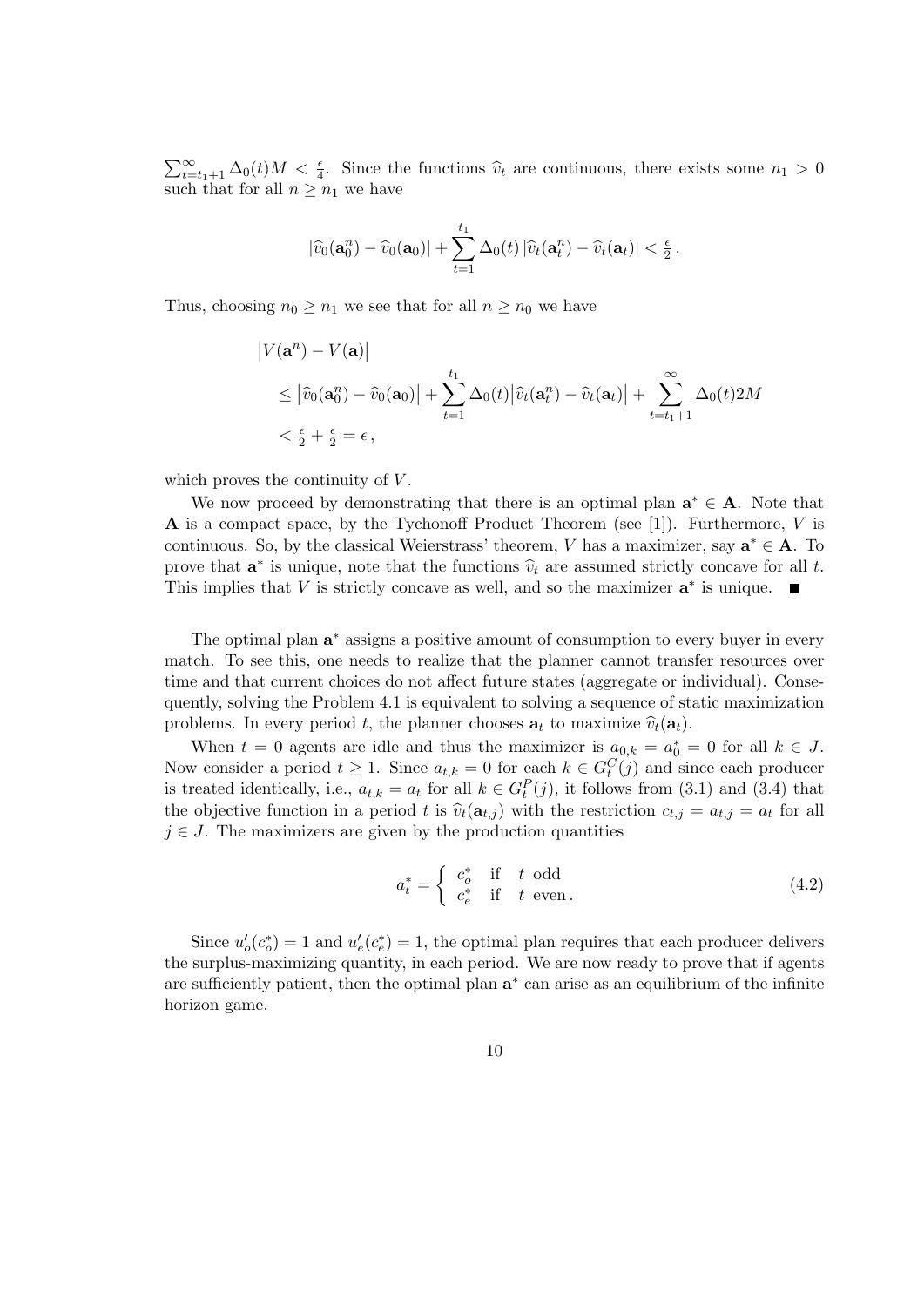## 5 A social norm for economic interactions

The key element of analysis in this section is the behavior of producers, since consumers are inactive players. Thus, for expositional ease, we focus exclusively on the choices of a representative producer  $j \in J$  in a period t. Recall that the optimal plan (4.2) requires that every producer delivers the surplus-maximizing quantity to his partner(s). In the absence of a medium of exchange, sustaining this plan is difficult due to absence of commitment and lack of formal enforcement.

The work in [12, 19], however, suggests that we can sustain the efficient allocation using a social norm, i.e., a strategy involving an informal enforcement scheme. Specifically, we propose a strategy, called 'altruistic,' that specifies 'desirable' actions (a rule of cooperation) as well as sanctions for 'undesirable' actions (a rule of punishment). We identify desirable behavior with production decisions conforming with the optimal plan, and label every other action as undesirable.

Therefore, let  $a_{t,k} = a_t^*$  define a desirable action of producer  $k \in G_t^P(j)$  in period t, and let any  $a_{t,k} \neq a_t^*$  be undesirable. If we consider agent j in period  $t \geq 1$ , then we define the desirable history by  $h_{t,j}^* = (\mathbf{a}_{0,j}^*, \mathbf{a}_{1,j}^*, \dots, \mathbf{a}_{t-1,j}^*)$ . That is, agent j has observed only desirable behavior up to period  $t$  if and only if every producer in his past matches (including agent j himself) followed the optimal plan. Any history  $h_{t,j} \neq h_{t,j}^*$ , is therefore undesirable because some producer, possibly agent  $j$  himself, was seen making a choice that departed from the optimal plan. This leads to the following definition of an altruistic strategy.

**Definition 5.** A strategy  $\sigma_j^* = (s_{0,j}, s_{1,j}, \ldots)$  for a producer  $j \in J$  is called altruistic, if  $s_{0,j} = a_0^*$  and in each period  $t \geq 1$  he selects

- (i)  $s_{t,j}(h_{t,j}) = a_t^*$ , whenever  $h_{t,j} = h_{t,j}^*$ , and
- (ii)  $s_{\tau,j}(h_{\tau,j}) = 0$  for all  $\tau \geq t$ , whenever  $h_{t,j} \neq h_{t,j}^*$ .

Thus, the altruistic strategy requires that every producer delivers  $c_t^*$  consumption to his partners, only if he has observed desirable behavior. However, the producer should play the minmax strategy autarky forever, as soon as he deviates or has knowledge of a deviation. The threat that such a harsh informal punishment spreads to the entire economy, is what can sustain the optimal plan as a subgame perfect equilibrium. We prove it in the following subsections, where for convenience we let  $\varepsilon = 1$ .

#### 5.1 Individual optimality

Suppose that every agent follows the altruistic strategy  $\sigma^*$ , and consider the behavior of a representative agent  $j \in J$ , in some period t. Denote his expected lifetime utility, or continuation payoff, at the beginning of period t by  $V_t = V_{t,j}(\sigma_t^*)$ , where the subscript  $j$  and the argument of the function are omitted since they are fixed. We say that in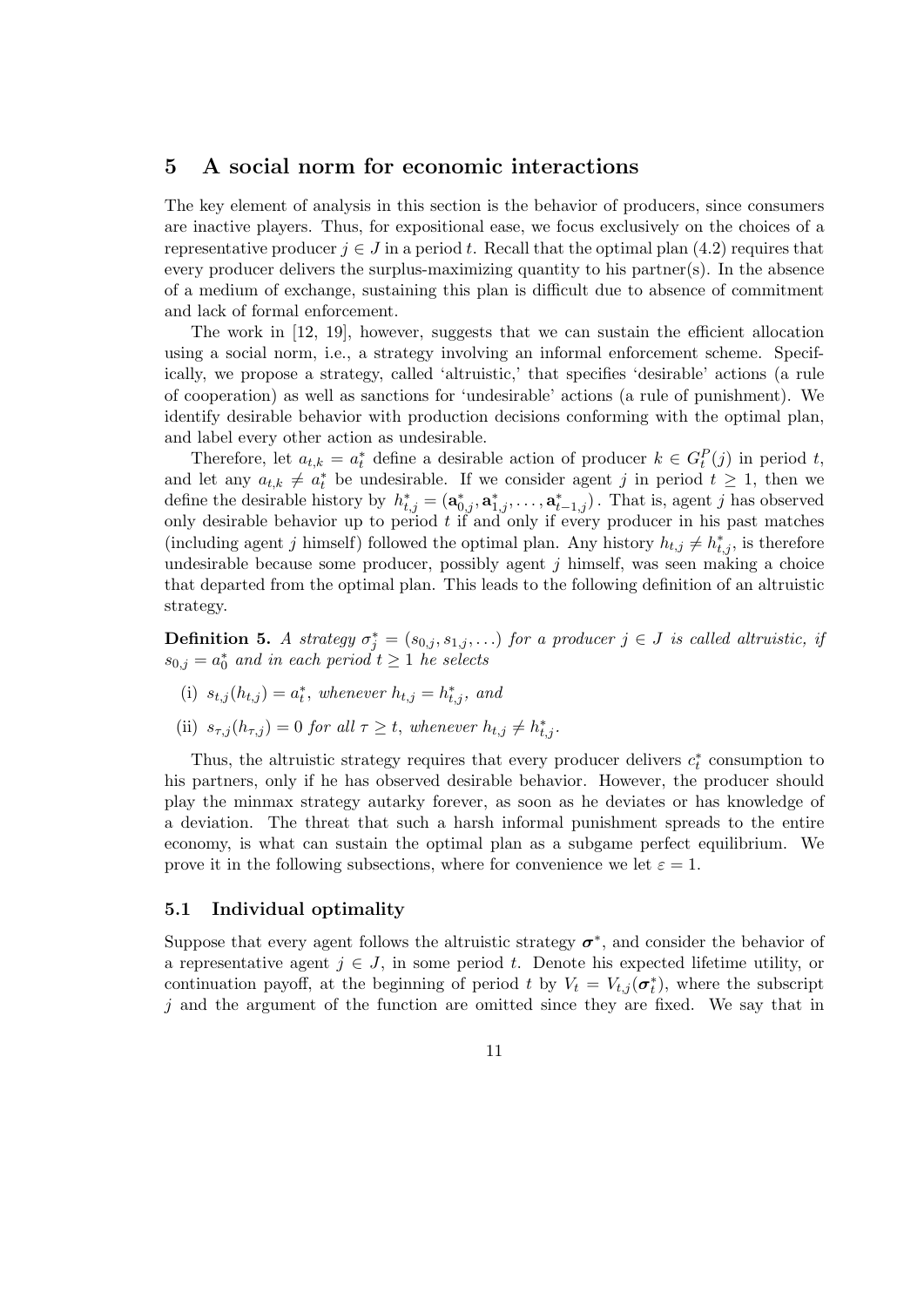period  $t$  we are 'in equilibrium,' if the agent has observed only desirable behavior, and 'off equilibrium,' otherwise.

Denote by  $V_e^*$  and  $V_o^*$  the equilibrium continuation payoffs, restricted to even or odd periods. They are time-invariant since the strategy and the structure of the game are time-invariant in equilibrium, so each subgame is a replica of the infinite horizon game. Using  $(3.4)$ ,  $(3.5)$ , and  $(4.2)$ , we have

$$
V_e^* = \frac{1}{1-\delta} \left\{ u_e(c_e^*) - c_e^* + \delta \frac{\alpha}{2} [u_o(c_o^*) - c_o^*] \right\}
$$
  
\n
$$
V_o^* = \frac{1}{1-\delta} \left\{ \frac{\alpha}{2} [u_o(c_o^*) - c_o^*] + u_e(c_e^*) - c_e^* \right\} .
$$
\n(5.1)

To study the individual optimality of  $\sigma_j^*$  it suffices to consider one-time deviations in a representative subgame starting in some period  $t$ , by the unimprovability criterion. Since the altruistic strategy specifies actions to be taken both in- and off-equilibrium, we must examine one-period deviations in both contingencies.

To this end, consider an agent in some period  $t$ , off-equilibrium, under the conjecture that everyone else plays the altruistic strategy. We denote by  $V_e^d$  and  $V_o^d$  the continuation payoffs (in even and odd periods) of this agent if he observed a deviation for the first time in the prior period. We use the notation  $\tilde{V}_e$  and  $\tilde{V}_o$ , if the deviation was observed earlier. Specifying these payoffs as time-invariant is without loss in generality since a deviation becomes part of the history of the entire population in no more than two periods. All this will be clarified next.

Suppose that  $t$  is an odd period and that everyone has played the altruistic strategy up to this date, but that the producer in the match  $G_t(j)$  deviates from the optimal plan  $\mathbf{a}^*$ . In this off-equilibrium contingency we have  $h_{t+1,k} \neq h_{t+1,k}^*$  for  $k \in G_t(j)$ , while  $h_{t+1,k} = h_{t+1,k}^*$  for all  $k \in J \setminus \{G_t(j)\}.$  This deviation implies that j and his partner will select the minmax strategy forever after period t, i.e.,  $a_{\tau,k} = 0$  in all  $\tau \geq t+1$  for  $k \in G_t(j)$ . However, everyone else follows the optimal plan in  $t + 1$ , since they have not observed a deviation. Thus, in period  $t + 1$ , the continuation payoff of agent  $k \in G_t(j)$  from following the altruistic strategy  $\sigma_{t+1,k}^*$ , under the conjecture that everyone also does the same, is

$$
V_e^d = u_e(c_e^*) - 0 + \delta \tilde{V}_o.
$$
\n(5.2)

Since  $t+1$  is an even period—in which every agent is a producer—and the deviation in period t was observed only by the two agents in  $G_t(j)$ , it follows that only j and his partner will elect to produce nothing in  $t + 1$ . However, everyone will observe their deviations in period  $t + 1$ , and so  $\tilde{V}_o = 0$ . To see why, notice that  $G_{t+1}(j) = J$ . Consequently, since  $a_{t+1,k} = 0$  for  $k \in G_t(j)$ , we have  $h_{t+2,k} \neq h_{t+2,k}^*$  for all  $k \in J$ . Under the premise that agents follow the altruistic strategy, then  $a_{\tau,k} = 0$  for all  $\tau \geq t+2$  and all  $k \in J$ . Consequently,  $V_{\tau,k} = 0$  for all  $\tau \geq t+2$  and all  $k \in J$ , which implies  $\tilde{V}_o = 0$ .

Clearly, if a deviation occurs for the first time in a centralized market, then the continuation payoff of every agent in the population is

$$
V_o^d = 0 + \tilde{V}_e = 0, \t\t(5.3)
$$

12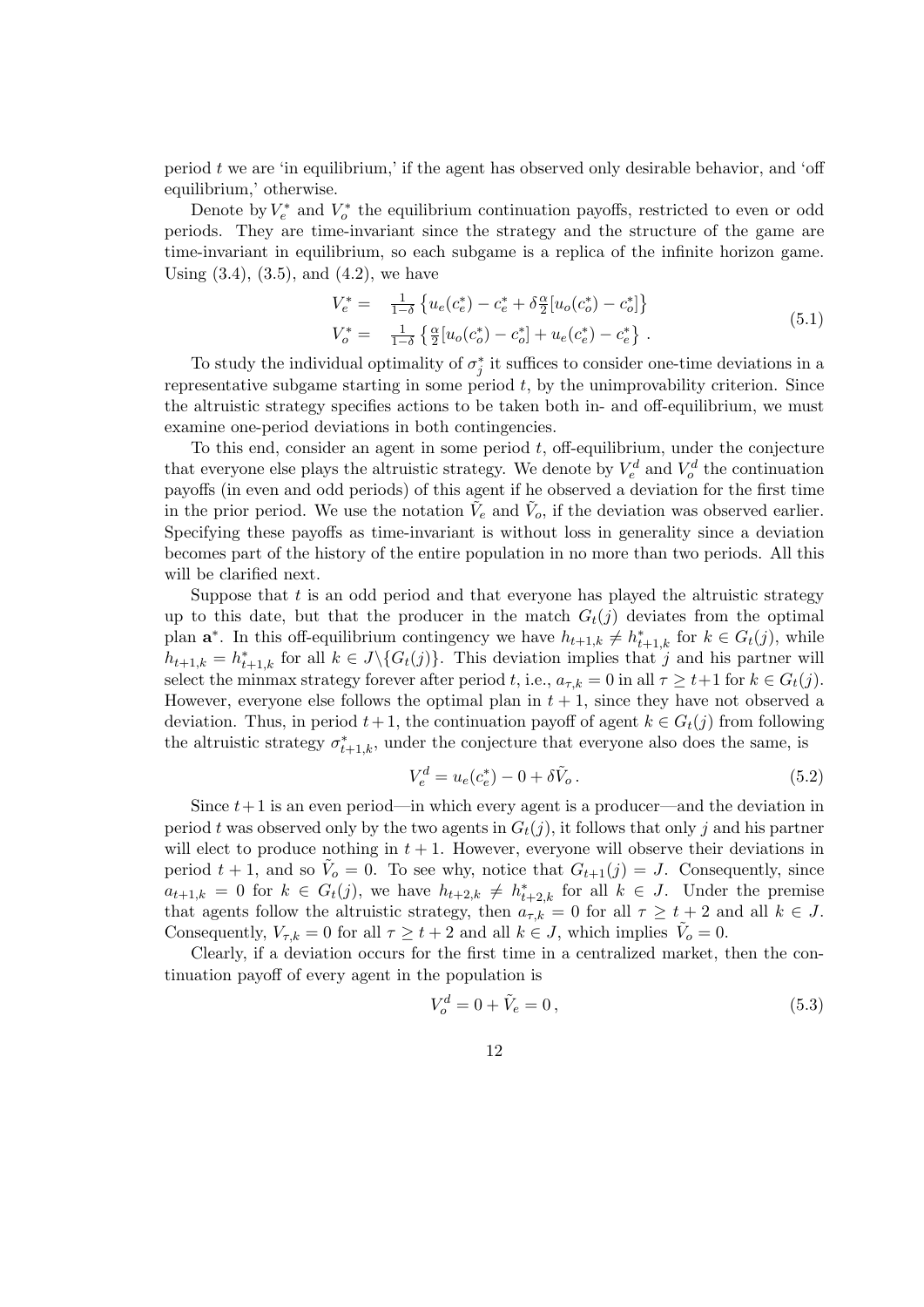where clearly  $\tilde{V}_e = 0$ . Indeed, if everyone plays the altruistic strategy, all production shuts down permanently following a deviation in the centralized market.

The lesson is that a deviation from the optimal plan, in any match, eventually shuts down trade in the economy. It takes two periods for this to happen if the deviation occurs in a decentralized market, and one period otherwise. Intuitively, if actions are observable, multilateral matches allow information to flow across a significant fraction of the population. Small group trade—such as pairwise random trade—can slow down the transfer of information, but cannot prevent it simply because agents are anonymous.

## 5.2 Sustaining the optimal plan

In this subsection we provide a condition that ensures sustainability of the informal enforcement scheme at the core of the altruistic strategy. To derive it, we must verify not only that equilibrium deviations be suboptimal, but sanctioning everyone after observing a deviation must also be in the agent's best interest. After all, off equilibrium an agent might be tempted to keep producing in order to avoid the spread of the sanction and permanent autarky.

Theorem 6. If we let

$$
\underline{\delta}=\frac{c_o^*+c_e^*}{c_o^*+u_e(c_e^*)+\frac{\alpha}{2}\left[u_o(c_o^*)-c_o^*\right]},
$$

then for each  $\delta \geq \delta$  the altruistic strategy  $\sigma^*$  supports the optimal plan as a subgame perfect Nash equilibrium of the infinite horizon game.

Proof. We need to show that, under the conjecture that everyone else plays according to  $\sigma_{-j}^*$ , the representative agent j cannot profitably deviate from the altruistic strategy either in-equilibrium or off-equilibrium.

To start, consider an off-equilibrium situation in which partners in the match  $G_t(j)$ observe a deviation, for the first time. We will derive a condition, in terms of the parameters of the model, guaranteeing that off-equilibrium deviations from  $\sigma_j^*$  are unprofitable. That is, we find a condition under which it is optimal to play the minmax strategy from period  $t + 1$ . We need to consider two cases:

(i) t is odd: every agent  $k \in G_t(j)$  is a producer in period  $t + 1$ . Thus, he sanctions others as specified by the altruistic strategy if this maximizes his payoff, i.e., using  $(5.2)$  we need

$$
u_e(c_e^*) - 0 + \delta \tilde{V}_o \ge u_e(c_e^*) - a_{t+1,k} + \delta \tilde{V}_o.
$$

The left hand side represents the payoff, off-equilibrium, from selecting the sanction  $a_{t+1,k}^* = 0$ . The right hand side is the payoff from choosing not to sanction. Clearly, this inequality holds for all  $a_{t+1,k} \in A_k$ , and especially for  $a_{t+1,k} = c_e^*$ .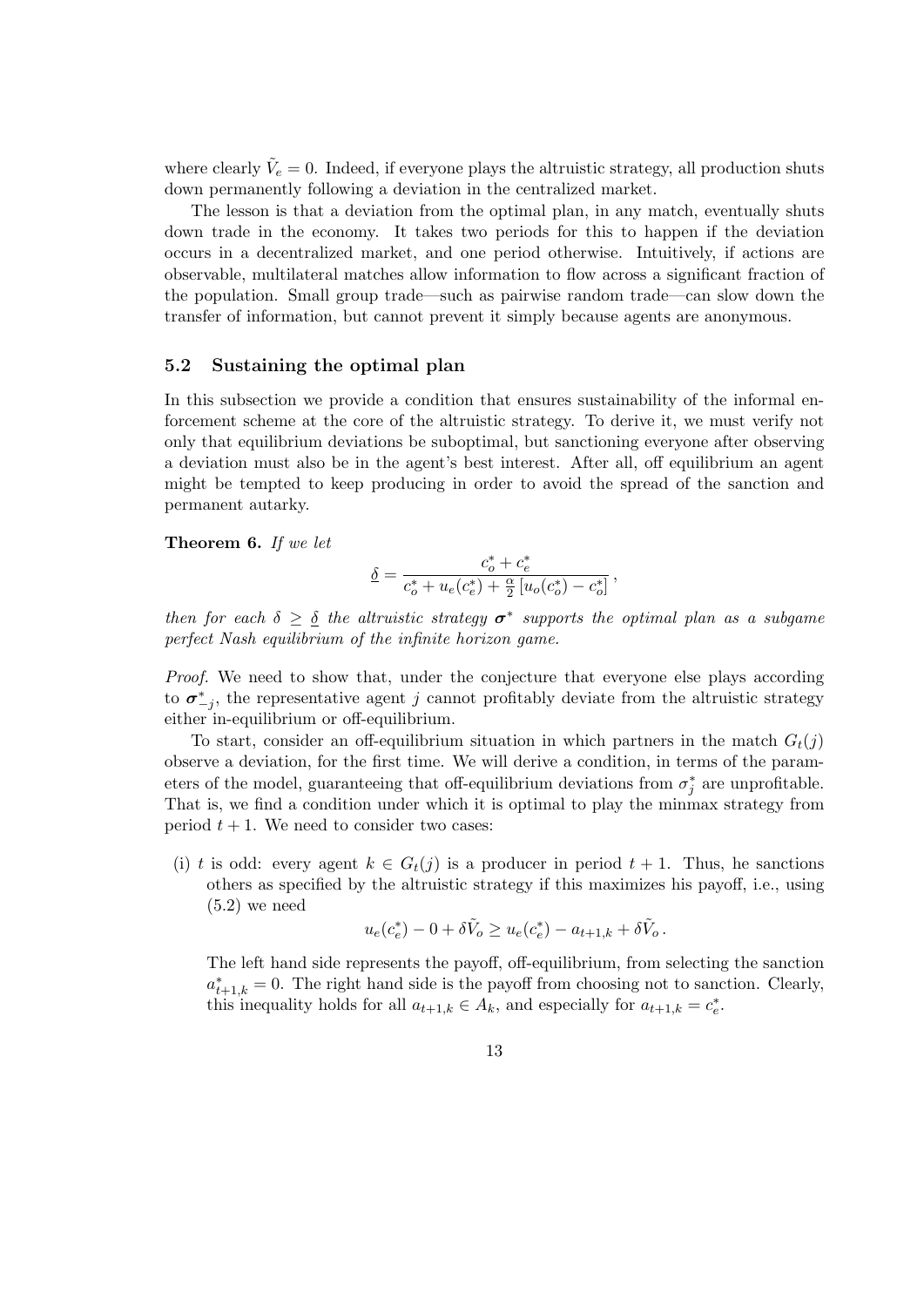(ii) t is even: any agent  $k \in J$  who is a producer in period  $t + 1$  follows the altruistic strategy since

$$
0+\tilde{V}_e\geq -a_{t+1,k}+\tilde{V}_e
$$

holds for all  $a_{t+1,k} \in A_k$ , and especially for  $a_{t+1,k} = c_o^*$ .

Hence, it is individually optimal to play minmax forever, as soon as the agent deviates or detects a deviation from  $\sigma^*$ . Intuitively, producing for others not only decreases the agent's current payoff, but it does not slow down the spread of sanctioning behavior in the economy. Indeed, even if the agent chooses not to sanction others, his trading partners (who follow the altruistic strategy) will do so.

We now consider in-equilibrium deviations in an arbitrary period  $t$ .

- (i) t is odd: every producer  $k \in G_t(j)$  follows the altruistic strategy whenever
	- $-c_o^* + V_e^* \geq 0 + V_e^d.$

Using  $(5.1)$  and  $(5.2)$ , this inequality becomes

$$
\frac{\delta}{1-\delta} \left\{ \frac{\alpha}{2} \left[ u_o(c_o^*) - c_o^* \right] + u_e(c_e^*) - c_e^* \right\} \ge c_o^* + c_e^* \,. \tag{5.4}
$$

That is, the present value of the net loss from deviating must exceed the current net gain from deviating. The latter is  $c_o^* + c_e^*$  since the deviator avoids production in both the odd, and even period, before the economy shuts down. Expression (5.4) yields

$$
\delta \geq \delta_o \quad = \tfrac{c_o^* + c_e^*}{c_o^* + u_e(c_e^*) + \frac{\alpha}{2} [u_o(c_o^*) - c_o^*]} \, .
$$

(ii)  $t$  is even: every agent is a producer and follows the altruistic strategy whenever

$$
u_e(c_e^*) - c_e^* + \delta V_o^* \ge u_e(c_e^*) + 0 + \delta V_o^d.
$$

Since  $V_o^*$  satisfies (5.1) and  $V_o^d$  satisfies (5.3), we see that

$$
\frac{\delta}{1-\delta} \left\{ \frac{\alpha}{2} \left[ u_o(c_o^*) - c_o^* \right] + u_e(c_e^*) - c_e^* \right\} \ge c_e^*
$$

holds whenever

$$
\delta \geq \quad \delta_e = \frac{c_e^*}{u_e(c_e^*) + \frac{\alpha}{2} [u_o(c_o^*) - c_o^*]}.
$$

From  $u_e(c_e^*) > c_e^*$  and  $u_o(c_o^*) > c_o^*$ , we get  $0 < \delta_e < \delta_o < 1$ . The intuition behind  $\delta_o > \delta_e$ , is that when a deviation occurs in an odd period, the informal punishment takes place with one period delay, so that agents need to be more patient to willingly follow the optimal plan. Finally, let  $\underline{\delta} = \delta_o$ .

14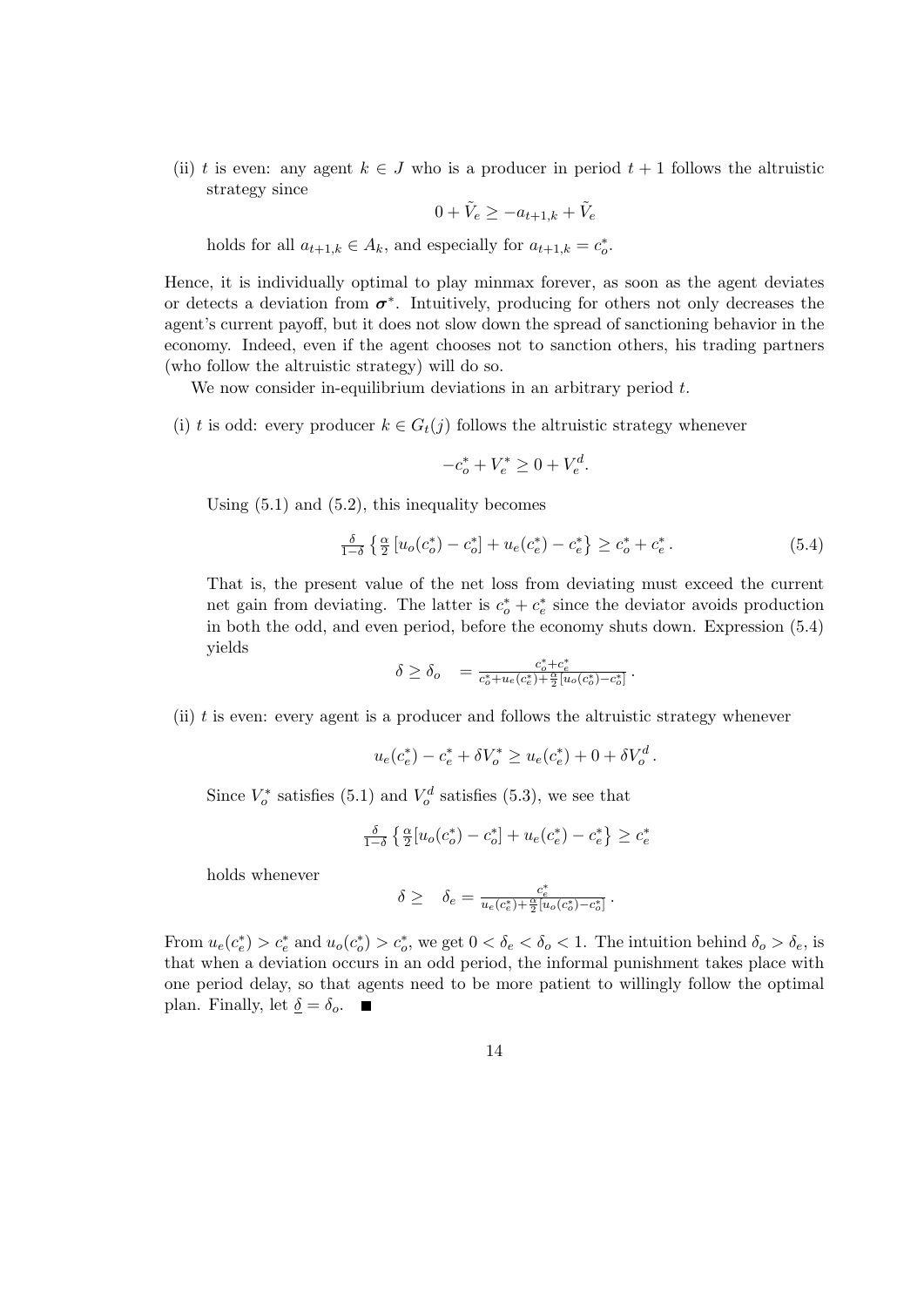Theorem 6 establishes that if agents are sufficiently patient, and can observe their partners' actions, then there exists a subgame perfect equilibrium supporting the optimal plan. This holds for any population  $J$ , countable or uncountable, since individual actions are assumed observable without noise (see [24, p. 1161]) so that, as soon as the centralized markets opens, everyone can be informed of a privately observed deviation. This encourages desirable behavior in every random bilateral match even if agents are anonymous and there is no formal enforcement institution. If we associate lack of formal enforcement to inability to impose taxation, we have an additional result.

Corollary 7. The allocation associated to the optimal plan is generally unattainable in a monetary equilibrium, but is attainable in a non-monetary equilibrium if agents are sufficiently patient.

*Proof.* Let  $\pi$  denote the gross inflation rate in a stationary monetary equilibrium. It is immediate from equation (19) in [23], that  $c_o < c_o^*$  for all  $\pi > \delta$ , and  $\lim_{\pi \to \delta} c_o = c_o^*$ . For example, if pricing is competitive in every period, it is simple to demonstrate that

$$
c_o = (u'_o)^{-1} \left( \frac{2(\pi - \delta)}{\alpha \delta} + 1 \right).
$$

For details see the proof of Proposition 1 in [8], letting  $\gamma = \pi$ ,  $\alpha = 1$ , and  $q_1 = c_0$ . Since no enforcement implies  $\pi \geq 1$  then we have  $c_0 < c_0^*$ .

To sum up, assuming anonymous agents and decentralized trade does not imply that money is essential. What matters is how information about privately observed actions can spread in the economy, which in turn depends on the assumed matching process. However, we emphasize that the equilibrium we derive is not robust to adding a small amount of noise in the observation of individual behavior. Equilibria would arise similar to those in an economy with a continuum population where individual behavior is unobservable (see [6, 13, 24]).

## 6 Stochastic trading cycles

We have proved that the existence of centralized markets can discourage defections from socially desirable behavior, but it may be argued that this holds because centralized trading has rapid and deterministic periodicity. In this section we generalize our basic result to environments in which knowledge of deviations spreads slowly and randomly.

For example, this may happen if not everyone participates in centralized markets regularly, if there are many spatially separated centralized markets to which agents are randomly assigned, or if the centralized market opens after a random sequence of decentralized trading dates. We choose to follow this last route, for simplicity. Assume that decentralized trade follows a round of centralized trade, but centralized trade occurs after a round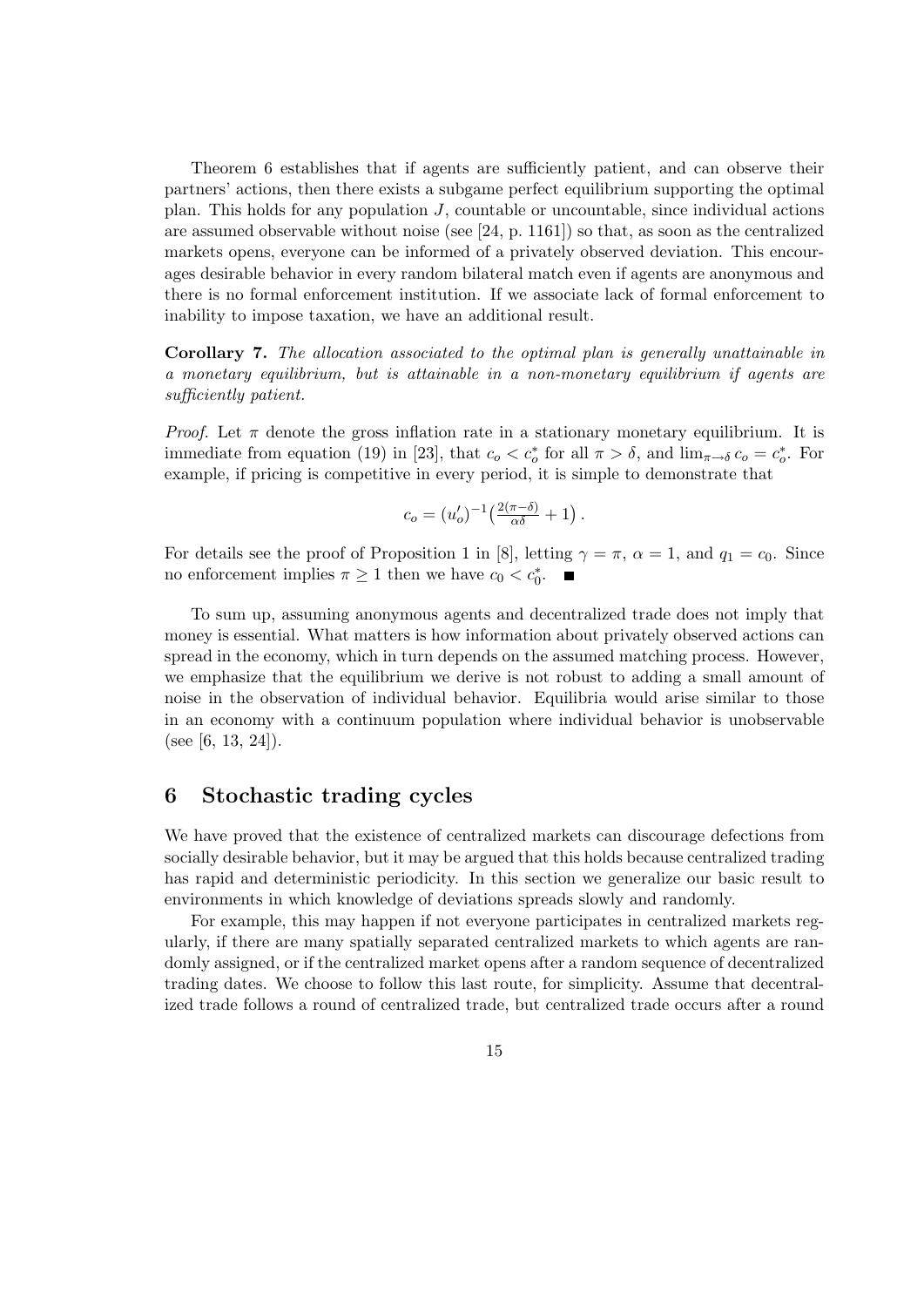of bilateral trade with time-invariant probability  $b \in (0,1)$ . Thus, if t is a period of decentralized trade, then centralized trade occurs in period  $t + n$ ,  $n \geq 1$ , with probability  $b(1-b)^{n-1}$ . Hence, there is an expected delay of

$$
\sum_{n=1}^{\infty} nb(1-b)^{n-1} = \frac{1}{b}
$$

periods, before centralized trade takes place. Since we deal with infinite series, we need  $\varepsilon \in (0,1)$ . That is, agents always discount adjacent periods.

To distinguish between periods with centralized and decentralized trade, let  $q$  denote consumption and U the utility function in a round of centralized trading (instead of  $u_e$ ), and let  $c$  denote consumption and  $u$  the utility function in a round of decentralized trading (instead of  $u_o$ ). Given that the altruistic strategy  $\sigma^*$  is followed, consider the behavior of a representative agent  $j \in J$ , in some period t.

Once again, the equilibrium continuation payoffs restricted to centralized and decentralized markets are time-invariant. Hence, denote expected lifetime utility at the start of a round of centralized trading by  $V_C$ , and  $V_D$  at the start of the first round of decentralized trading that follows it. We use  $\widetilde{V}$  to denote the agent's expected lifetime utility at the start of any decentralized trading round. Specifically, we have:

$$
V_C = U(q^*) - q^* + \delta V_D
$$
  
\n
$$
V_D = \frac{\alpha}{2} [u(c^*) - c^*] + \tilde{V}
$$
  
\n
$$
\tilde{V} = \varepsilon b \sum_{n=0}^{\infty} (1 - b)^n \varepsilon^n [U(q^*) - q^* + \delta V_D]
$$
  
\n
$$
+ b \sum_{n=1}^{\infty} (1 - b)^n \sum_{j=1}^n \varepsilon^j \frac{\alpha}{2} [u(c^*) - c^*]
$$
\n(6.1)

Using (6.1) we obtain the closed-form solutions

$$
\widetilde{V} = \frac{1}{1-\delta\Delta_1} \left\{ \Delta_1 [U(q^*) - q^*] + \frac{\alpha}{2} [u(c^*) - c^*] (\delta\Delta_1 + \Delta_2) \right\} \nV_C = \frac{1}{1-\delta\Delta_1} \left\{ [U(q^*) - q^*] + \delta \frac{\alpha}{2} [u(c^*) - c^*] (1 + \Delta_2) \right\} \nV_D = \frac{1}{1-\delta\Delta_1} \left\{ \Delta_1 [U(q^*) - q^*] + \frac{\alpha}{2} [u(c^*) - c^*] (1 + \Delta_2) \right\},
$$
\n(6.2)

where simple algebraic manipulation indicates that

$$
\Delta_1 = \frac{b\varepsilon}{1 - (1 - b)\varepsilon} \quad \text{and} \quad \Delta_2 = \frac{\varepsilon}{1 - (1 - b)\varepsilon} - \Delta_1 \,.
$$

Clearly, when  $b, \varepsilon \to 1$ , we have  $\Delta_1 \to 1$  and  $\Delta_2 \to 0$ , so we get back (5.1).

Now economy-wide punishment can be triggered only stochastically so there is a stronger incentive to defect, relative to the two-period cycle economy. This reduces the set of values that can be assigned to  $\delta$ , but does not change the nature of the main result.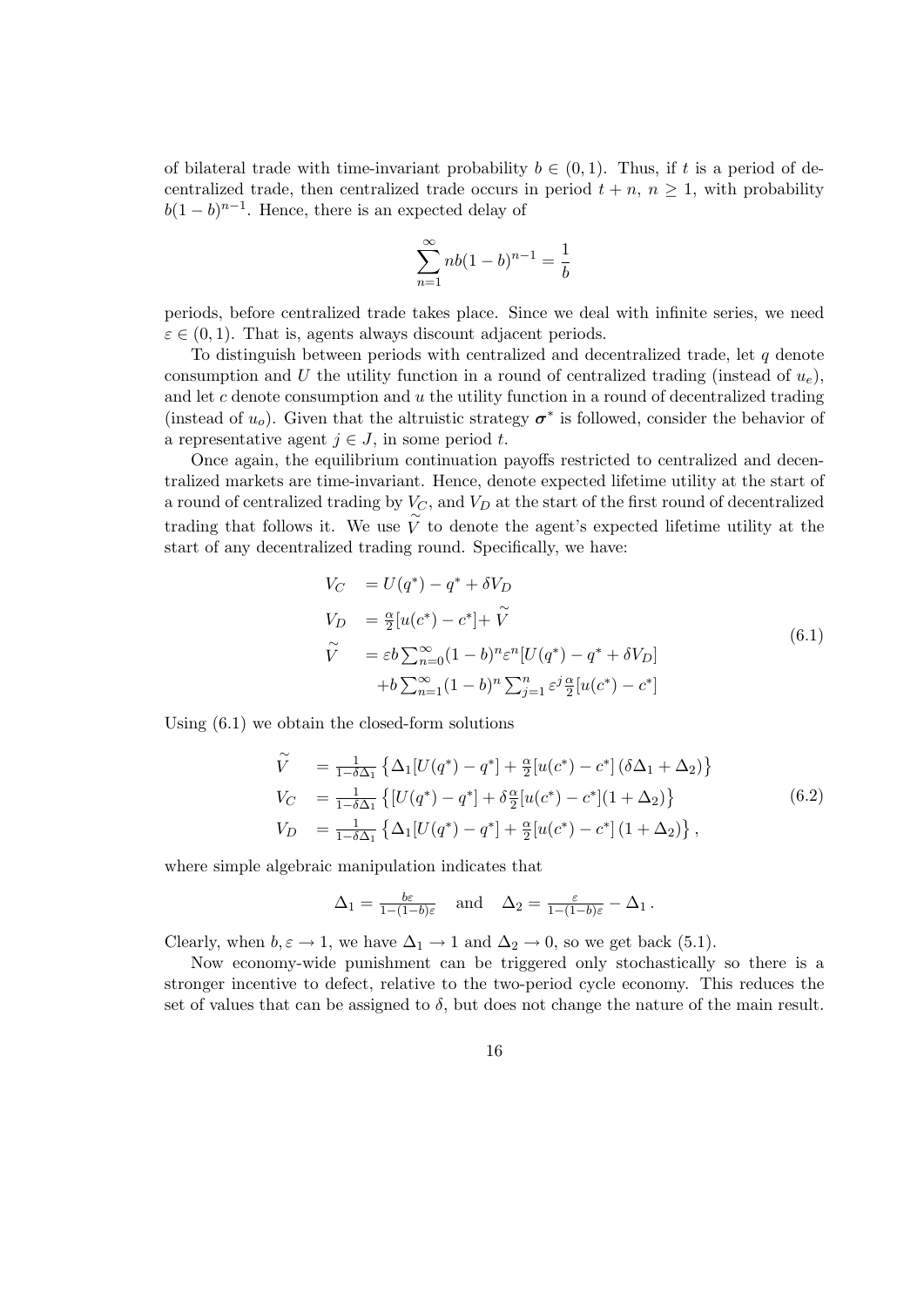Theorem 8. If we let

$$
\underline{\underline{\delta}} = \frac{c^*\big(1+\frac{\alpha}{2}\Delta_2\big)+q^*\Delta_1}{\Delta_1\big\{\frac{\alpha}{2}[u(c^*)-c^*]+[c^*+\frac{\alpha}{2}u(c^*)\Delta_2+U(q^*)\Delta_1]\big\}} \quad > \underline{\delta} \ ,
$$

then for every  $\delta \geq \delta$  the altruistic strategy  $\sigma^*$  supports the optimal plan as a subgame perfect Nash equilibrium of the infinite horizon game with random centralized markets.

Proof. We need to show that, under the conjecture that everyone else plays according to  $\sigma^*$ , the representative agent can profitably deviate from the altruistic strategy neither innor off-equilibrium. To start, consider in-equilibrium deviations, distinguishing between periods with centralized and decentralized trading.

(i) Decentralized trading in t: every producer  $k \in G_t(j)$  follows the altruistic strategy whenever

$$
-c^* + \widetilde{V} \ge 0 + \varepsilon b \sum_{n=0}^{\infty} (1-b)^n \varepsilon^n \left[ U(q^*) + \delta \times 0 \right] + b \sum_{n=1}^{\infty} (1-b)^n \sum_{j=1}^n \varepsilon^j \frac{\alpha}{2} [u(c^*)].
$$

Notice that we are assuming the most extreme form of informational isolation in every random matching cycle, i.e., not only agents are never paired more than once, but they also never meet anyone who is indirectly related to any of their previous random partners. The implication is that if one deviates in a bilateral match today, this will be ignored by every agent he will meet before the centralized market opens. This is why  $u(c^*)$  appears as the last element of the inequality. Of course, this means that if agents do not have incentives to deviate in this scenario, they certainly do not have incentives to deviate in economies with weaker restrictions on the path of random encounters (see also [4]).

Using (6.1), the inequality above yields

$$
\delta\Delta_1\left\{\tfrac{\alpha}{2}\left[u(c^*)-c^*\right]+\left[c^*+\tfrac{\alpha}{2}u(c^*)\Delta_2+U(q^*)\Delta_1\right]\right\}\geq c^*\left(1+\tfrac{\alpha}{2}\Delta_2\right)+q^*\Delta_1,
$$

which never holds true as  $b \to 0$ , i.e., as we converge to the typical random matching model of money. When  $0 < b < 1$ , instead, it holds true if

$$
\delta \geq \quad \delta_D = \frac{c^*(1+\frac{\alpha}{2}\Delta_2) + q^*\Delta_1}{\Delta_1 \left\{ \frac{\alpha}{2} [u(c^*) - c^*] + c^* + \frac{\alpha}{2} u(c^*)\Delta_2 + U(q^*)\Delta_1 \right\}}.
$$

(ii) Centralized trading in t: every agent is a producer and follows the altruistic strategy whenever

$$
U(q^*) - q^* + \delta V_D \ge U(q^*) + \delta V_D^d.
$$

Since  $V_D$  satisfies (6.2) and  $V_D^d = 0$ , it follows that

$$
\delta\left\{U(q^*)\Delta_1+\tfrac{\alpha}{2}[u(c^*)-c^*]\left(1+\Delta_2\right)\right\}\geq q^*\,.
$$

17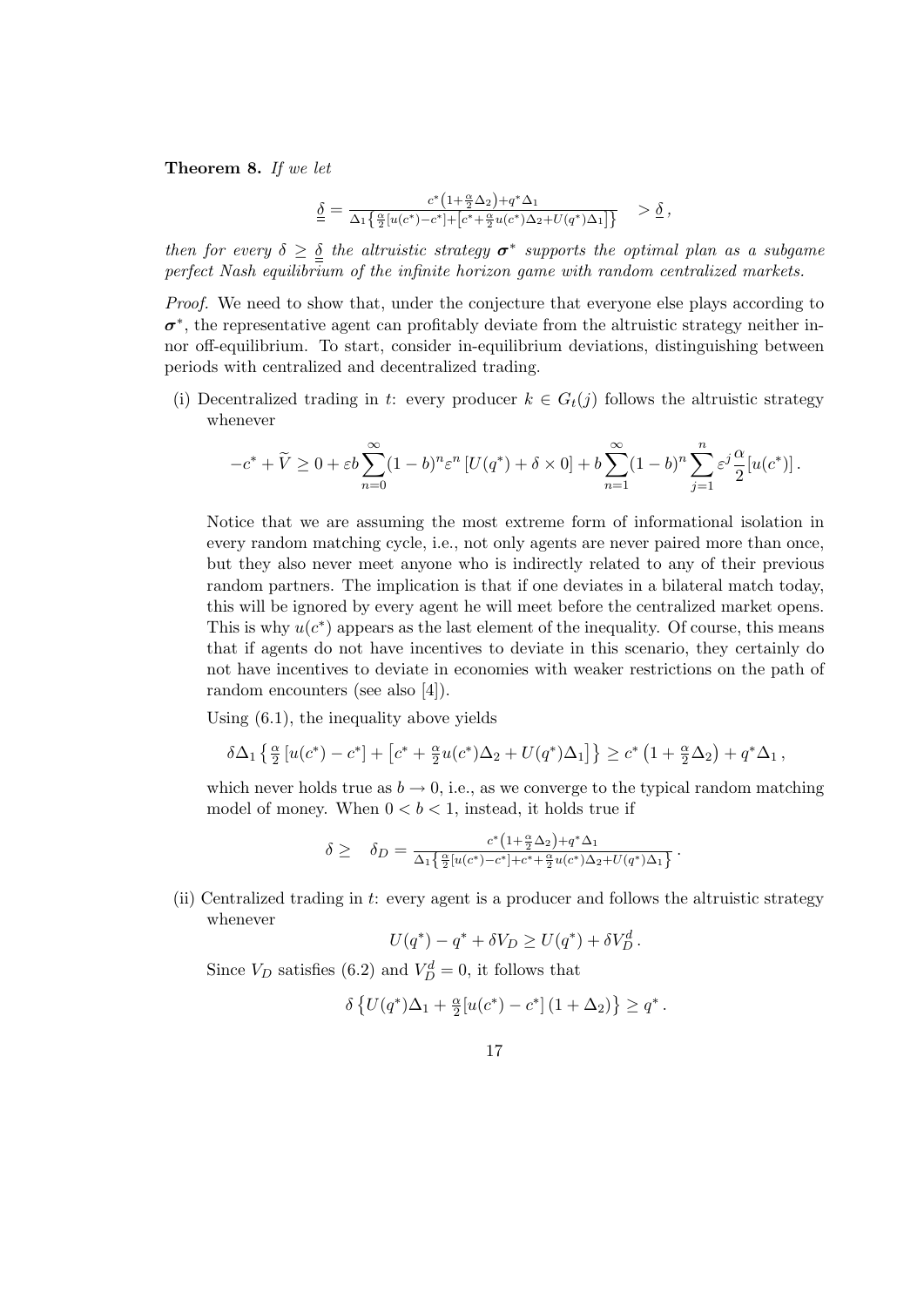This implies that

$$
\delta \geq \quad \delta_C = \frac{q^*}{U(q^*)\Delta_1 + \frac{\alpha}{2}[u(c^*) - c^*](1 + \Delta_2)} \, .
$$

Since  $U(q^*) > q^*$  and  $u(c^*) > c^*$ , we see that  $0 < \delta_C < \delta_D < 1$ .<sup>7</sup> That is, if the representative agent prefers to play according to  $\sigma_j^*$  in a decentralized market, then he certainly does so in a centralized market. It is possible to show in a manner analogous to Theorem 6 that if it is not optimal to deviate in equilibrium, then it is certainly not optimal to deviate off-equilibrium. Finally, let  $\delta = \delta_D$ . Notice that  $\delta > \delta$  since if a deviation occurs in a bilateral random match, an economy-wide punishment is expected to take place with  $\frac{1}{b}$  periods of delay, so that agents need to be more patient than when centralized trade follows deterministically a round of decentralized trade.

If we interpret the discount rates  $\delta$  and  $\varepsilon$  as probabilities of continuation of the game, this result shows that the game must be sufficiently likely to continue once information about a deviation has reached everyone. The size of  $\delta$  depends on how fast information can be transmitted (the value of b), and on the average number of decentralized trading rounds (depending on  $\varepsilon$ ). For example any  $b \in (0,1)$  can sustain the altruistic strategy when  $\delta = \varepsilon \to 1$ , since a deviation in a bilateral market is on average communicated to the entire population after  $\frac{1}{b}$  periods, which is a finite number.

If  $b \to 0$  then the infinite horizon game converges to the typical search model of money, i.e., a repeated random matching game among an infinite number of agents. Here, the altruistic strategy cannot be supported, since  $\Delta_1 \rightarrow 0$  and so there is no possibility of communicating a deviation to a sufficiently large number of agents.<sup>8</sup> It is important to realize, however, that this happens not just because of random pairings. The central friction is obstacles to information transfers across groups of traders. To prove it, we now construct a general matching framework in which agents deterministically enter infinitely large trading groups and yet money is essential.

## 7 Matching and information

We have seen that it is the presence of obstacles to rapid and widespread information transmission that prevents the sustainability of the optimal plan. The random pairing scheme assumed in models such as [21], naturally justifies such obstacles and—together with other assumptions—generates an explicit role for money. In this section, we demonstrate that there is nothing special about random bilateral matching in achieving this goal. This is done by introducing a matching process that repeatedly partitions the population

<sup>&</sup>lt;sup>7</sup>We have  $\delta_C < \delta_D$ , whenever  $\Delta_1 [U(q^*) - q^*] + \frac{\alpha}{2} [u(c^*) - c^*] (1 + \Delta_2) \ge 0$ .

<sup>8</sup>See [19, Proposition 3]. See also [7] where it is shown that social norms have no role to play in the random matching model of [21].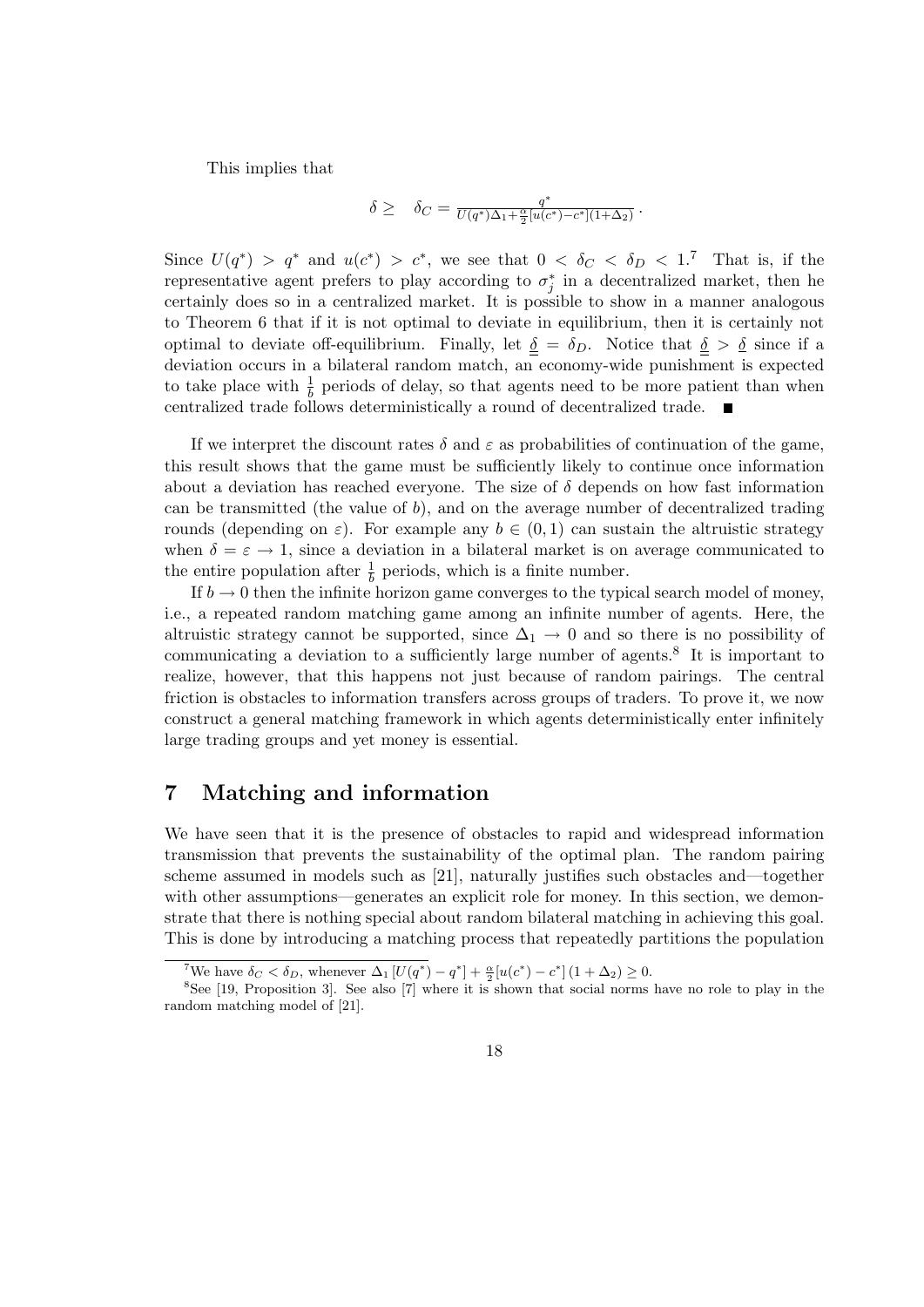into groups with infinitely many partners. We prove that here, too, partners are complete strangers and autarky is the only subgame perfect equilibrium. This allows the construction of models with large (possibly Walrasian) markets in which money is essential, since no two agents (neither their direct and indirect partners) will ever be in the same market more than once.

#### 7.1 A formalization for exogenous matching processes

The analysis in this subsection is based on the formalization developed in [3] and [4], to which we refer the reader for details and proofs of some claims. For the sake of brevity, here we simply sketch the procedure, which consists of the following steps. First, in the initial date, we partition the population into spatially separated sets of agents, called "clusters." Then, we match the agents within each cluster into groups of partners, using a selection procedure called a matching rule. Finally, we define a sequence of partitions and matching rules to obtain a matching process, i.e., a time-path for the process of group-formation.

To start, consider a representative period. Since matching agents simply means dividing the population  $J$  into disjoint sets of people, we start by defining a partitional correspondence  $\psi \colon J \longrightarrow J$  called the *clustering rule*. As a result we have  $J = \bigsqcup_{s \in S} J_s$ , with clusters  $J_s = \psi(x)$  for  $x \in J_s$ , defined over the index set S, and so  $\psi(J_s) = \bigcup_{x \in J_s} \psi(x) = J_s$ . Given such a partition, we operate on each cluster, dividing its agents into one or more groups. This is what we call a matching rule. A multilateral matching rule is a partitional correspondence  $\mu: J \to J$  such that  $\mu(x) \subseteq J_s$  for all  $s \in S$  and all  $x \in J_s$ . A special case of this is a *bilateral* matching rule, which is a function  $\beta: J \to J$  satisfying  $\beta^2(x) = x$  for all  $x \in J$  that maps every cluster onto itself, i.e.,  $\beta(J_s) = J_s$ .

Since  $J = N$ , any matching rule forms groups containing a countable number of agents, finite or infinite. Consider an agent x. Under bilateral matching his trading group is  $G(x) = \{x, \beta(x)\}\.$  Under multilateral matching, his group is  $G(x) = \mu(x) \subseteq \psi(x)$ , where, for convenience, we assume that  $\mu(j) = \psi(j) = \psi(x)$  for all  $j \in \psi(x)$  and  $x \in J$ , i.e., the cluster  $\psi(x)$  is exactly the trading group  $G(x)$  of agent x.

We call a sequence of matching rules a *matching process* and we construct it as follows. First, we specify an infinite sequence  $\Psi = (\psi_0, \psi_1, \ldots)$  of clustering rules on the population J, which we call a *clustering process*, assuming that  $\psi_0(x) = \{x\}$  for each  $x \in J$ . Subsequently, we define a matching process relative to  $\Psi$  as an infinite sequence of matching rules (bilateral or multilateral). For practical purposes, we assume that agents know the matching process but do not know  $\Psi$ . This means that agents do not know the composition of groups (other than the one in which they currently are), since they do not know the sequence of partitions induced by  $\Psi$ .

This formalization allows us to easily keep track of matching histories (and hence action histories). For each  $t \geq 0$  we denote by  $\mathcal{P}_t(x)$  the set of all partners of any agent x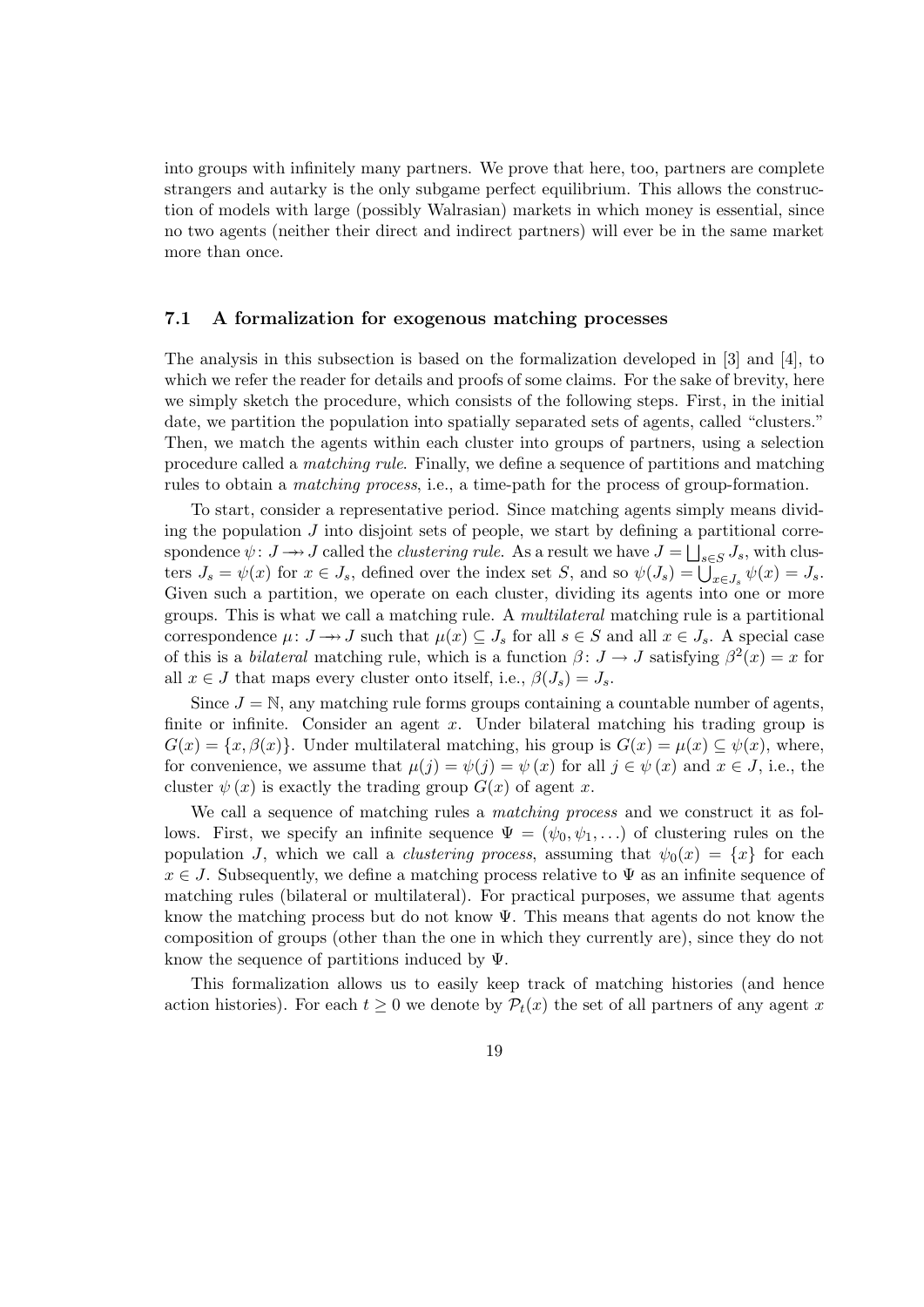in periods up to and including  $t$ . That is,

$$
\mathcal{P}_t(x) = \bigcup_{\tau=0}^t G_\tau(x)\,,
$$

and observe that  $\mathcal{P}_0(x) = \{x\}$  since  $\psi_0(x) = \{x\}$ . Now, denote by  $\Pi_t(x)$  the set of all of x's past and current partners (including x), the past partners of x's current partners, the partners that x's partners in  $t-1$  met prior to that date, and so on. This set is given by the recursive formula

$$
\Pi_0(x) = \mathcal{P}_0(x)
$$
  
\n
$$
\Pi_t(x) = \Pi_{t-1}(x) \cup \left[ \bigcup_{b \in G_t(x)} \Pi_{t-1}(b) \right] \text{ for } t = 1, 2, \dots
$$

Following [22], we concentrate on matching processes satisfying

$$
\Pi_{t-1}(x) \bigcap \Pi_{t-1}(b) = \emptyset \tag{7.1}
$$

for every agent  $x \neq b \in G_t(x)$  and all  $t \geq 1$ . If (7.1) holds, then we say that the economy is informationally isolated, and the agents in  $G_t(x)$  are "complete strangers." To see why, define an 'event' as an action taken by some agent at some date. It can be proved (see [3]) that when (7.1) holds agents never have and never will share any direct or indirect partner over their lifetimes. This is the case even if histories can be freely shared during the course of a match since on every date t the history  $h_{t,x}$  of any agent x includes events that are ignored by x's current partners.

It is now obvious that monetary economies based on the matching scheme adopted in [23] are not informationally isolated since the entire population regularly trades in the centralized market. Indeed, from (2.1), we see that for all x we have  $G_t(x) = J$  when t is even, which implies  $\Pi_{t-1}(x) \cap \Pi_{t-1}(y) = J$  for all  $y \in G_t(x)$  in any period  $t \geq 3$ . Technically, this is at the heart of Theorem 6. The natural question now is: can we construct informationally isolated economies with large (perhaps infinite) recurring trade groups? The answer will be given in the next subsection.

#### 7.2 Modeling informationally isolated economies

A general procedure to construct informationally isolated economies with large trading groups consists of three basic steps. In  $t = 0$  we partition the population J into a countable number of sets  $P_{0,1}, P_{0,2}, \ldots$  of identical cardinality. We then recursively construct partitions for each subsequent date. Finally, we create clusters out of these partitions, and apply a matching rule within each cluster.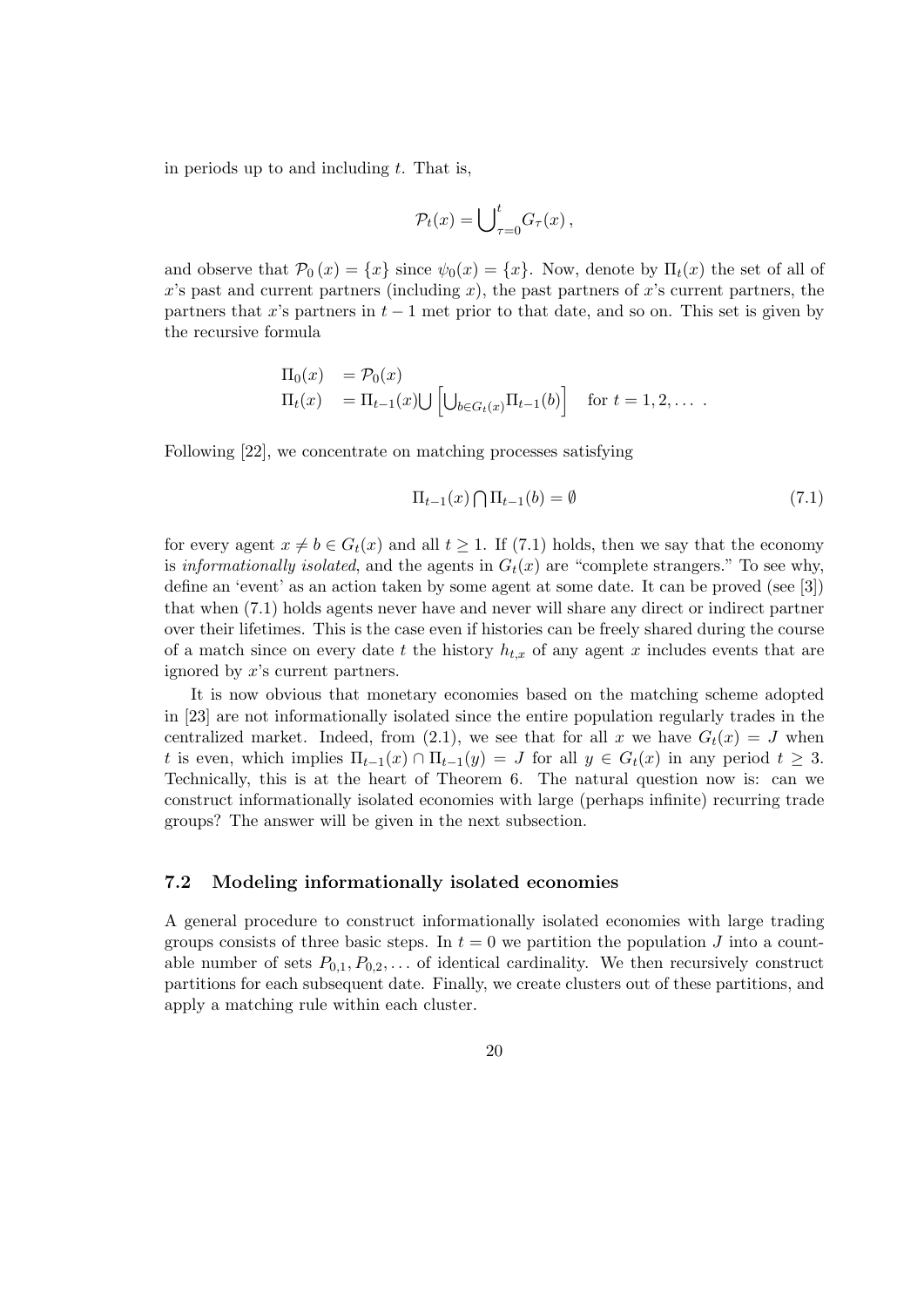The recursive partition is created as follows (details are in the appendix):

| Period   | Partition of the set of traders J                                                                                                                                                                                           |       |
|----------|-----------------------------------------------------------------------------------------------------------------------------------------------------------------------------------------------------------------------------|-------|
| $\Omega$ | $J = P_{0,1}   P_{0,2}   P_{0,3}   P_{0,4}   P_{0,5}   P_{0,6}   \cdots$                                                                                                                                                    |       |
| -1       | $J = \langle P_{0,1}   P_{0,3}   \cdots \rangle    \langle P_{0,2}   P_{0,6}   \cdots \rangle     \cdots$<br>$= P_{1,1}   P_{1,2}   \cdots$                                                                                 |       |
| 2        | $J = \langle P_{1,1} \sqcup P_{1,3} \sqcup \cdots \rangle \sqcup \langle P_{1,2} \sqcup P_{1,6} \sqcup \cdots \rangle \sqcup \cdots$<br>$= P_{2,1}     P_{2,2}     \cdots$                                                  | (7.2) |
|          | $t+1$ $J = \langle P_{t,1}   P_{t,3}   \cdots \rangle   \langle P_{t,2}   P_{t,6}   \cdots \rangle   \cdots$<br>$=\bigsqcup_{k=0}^{\infty} P_{t+1,k+1} = \bigsqcup_{k=0}^{\infty} \bigsqcup_{n=0}^{\infty} P_{t,(2n+1)2^k}$ |       |
|          |                                                                                                                                                                                                                             |       |

On each  $t \geq 1$ , there are countably many sets  $P_{t-1,k+1}$ ,  $k = 0, 1, \ldots$ , which have the same cardinality, and are pairwise disjoint.<sup>9</sup> We use them to construct infinitely many matching blocks in t, designated by the brackets  $\langle \cdot \rangle$ , each of which is defined by the infinite union

$$
P_{t,k+1} = \bigcup_{n=0}^{\infty} P_{t-1,(2n+1)2^k} \text{ for all } k = 0, 1, \dots
$$

We use these matching blocks to define a clustering process  $\Psi$  on J that delivers informational isolation. Working with the partition (7.2), we select a clustering process  $\Psi^* = (\psi_0^*, \psi_1^*, \ldots)$  with the following properties.

First, we let  $\psi_0^*(x) = \{x\}$  for all  $x \in P_{0,k+1}$  and all k so that  $\psi_0^*(P_{0,k+1}) = P_{0,k+1}$ for all  $k$ . Then, in each period  $t$  we create an infinite sequence of clustering rules  $\psi_{t,k+1}: P_{t,k+1} \to P_{t,k+1}$ , for  $k = 0,1,...$  To understand their role, consider a typical matching block  $P_{t,k+1}$  on some date  $t \geq 1$ . We use the clustering rule  $\psi_{t,k+1}$ to partition the set  $P_{t,k+1}$  into a countable (finite or infinite) number of pairwise disjoint sets, called "clusters." Each cluster is constructed in such a way that it contains countably many agents. Specifically, each agent  $x \in P_{t,k+1}$  is placed into a cluster  $\psi_{t,k+1}(x) \subseteq P_{t,k+1}$  created by selecting a single agent from each of the sets  $P_{t-1,(2n+1)2^k}$ that compose  $P_{t,k+1}$  (the proof can be done as in [4, Theorem 4]). Since  $P_{t,k+1}$  is composed by countably many sets  $P_{t-1,(2n+1)2^k}$ , then each cluster  $\psi_{t,k+1}(x)$  has countably many agents. Clearly, the union of all the clusters created from the matching block  $P_{t,k+1}$ is equal to the matching block itself since the correspondence  $\psi_{t,k+1}$  is partitional, i.e.,  $\psi_{t,k+1}(P_{t,k+1}) = \bigcup_{x \in P_{t,k+1}} \psi_{t,k+1}(x) = P_{t,k+1}.$ 

<sup>&</sup>lt;sup>9</sup>The cardinality is identical since each set  $P_{t,k+1}$  is the countable union of sets  $P_{0,k+1}$  that have the same cardinality. They are pairwise disjoint by construction.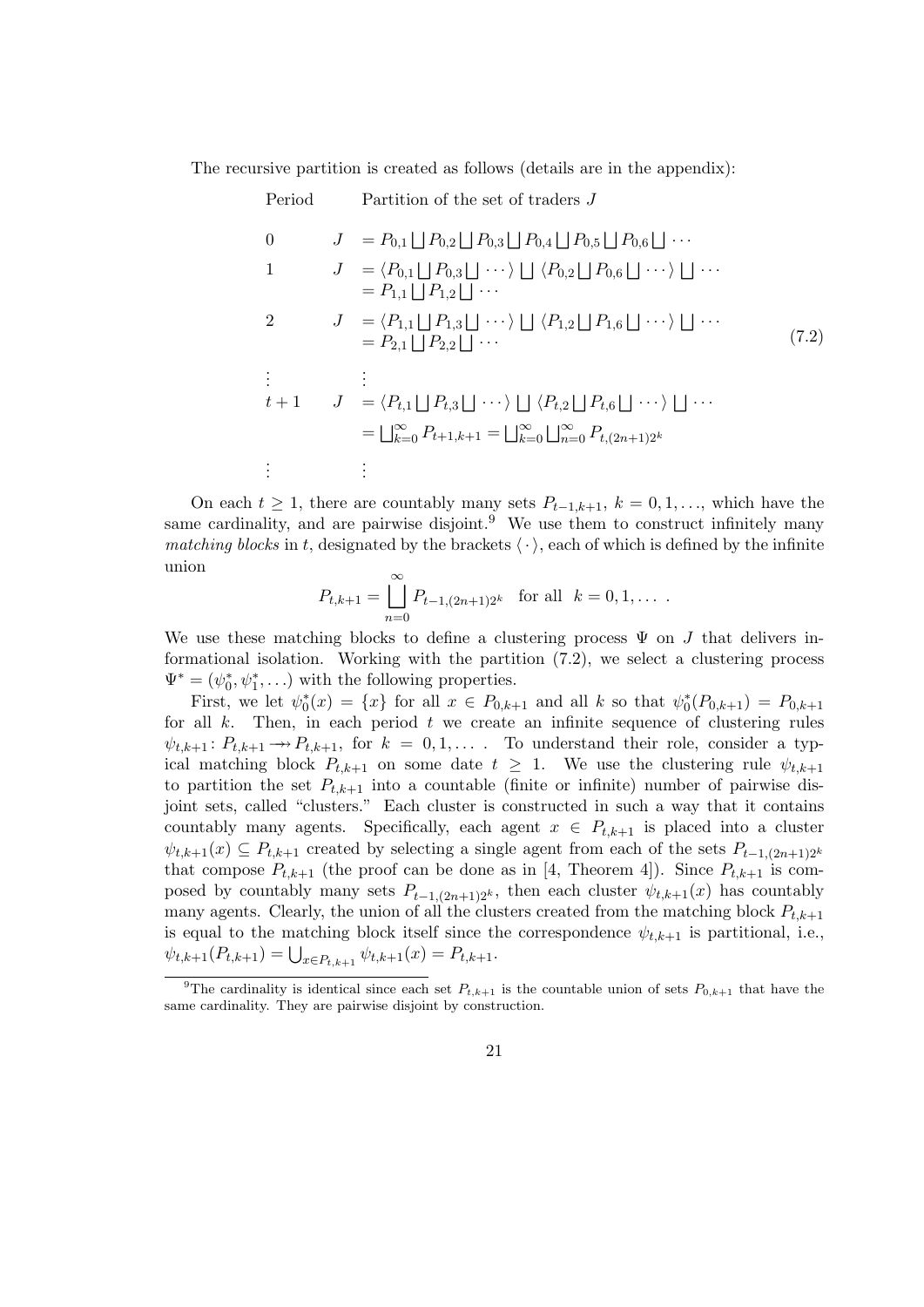Next, since each clustering rule operates on a single matching block  $k + 1$ , define  $\psi_t^* : J \to J$  for each  $x \in P_{t,k+1}$  by

$$
\psi_t^*(x) = \psi_{t,k+1}(x) \, .
$$

Having partitioned each matching block into clusters, we apply a matching rule to each cluster. This allows us to divide the agents forming the cluster into (a countable number of) trading groups or matches. Clearly, there are several matching rules we could use in a period, for example bilateral or multilateral. Considering again a typical matching block  $P_{t,k+1}$  of a representative period t, we assume a multilateral matching rule  $\mu_t(x) = \psi_t(x)$ , so that each cluster simply corresponds to a trading group. Specifically, if in period  $t$ agent x belongs to the cluster  $\psi_t(x)$ , then this set coincides exactly with the agent's trading group  $G_t(x)$ . Notice that in this case, every agent trades with infinitely many partners. What's crucial is that every agent x will always be in a trading group populated by complete strangers since the clustering process  $\Psi^*$  insures total informational isolation. This holds independent of whether agents are anonymous.

Formally, we have the following result.

**Theorem 9.** Every matching process based on  $\Psi^*$  guarantees informational isolation as defined in  $(7.1)$ .

*Proof.* We want to demonstrate that for any two partners x and  $z \neq x$ , who belong to the trading group  $\psi_{t+1}^*(x) \subseteq P_{t+1,k+1}$  in period  $t+1$ , we have  $\Pi_t(x) \cap \Pi_t(z) = \emptyset$ . The outline of the demonstration is as follows. Start by identifying the matching blocks to which the agents x and z belonged on date t. Suppose  $x \in P_{t,h+1}$  and  $z \in P_{t,j+1}$ , with  $j \neq h$  by construction. The proof revolves around demonstrating that  $\Pi_t(x) \subseteq P_{t,h+1}$ and  $\Pi_t(z) \subseteq P_{t,j+1}$ . Indeed, since  $P_{t,h+1} \cap P_{t,j+1} = \emptyset$  and  $P_{t,h+1}, P_{t,j+1} \subseteq P_{t+1,k+1}$ , if  $\Pi_t(x) \subseteq P_{t,h+1}$  and  $\Pi_t(z) \subseteq P_{t,j+1}$ , then we must have  $\Pi_t(x) \cap \Pi_t(z) = \emptyset$ .

To prove the above, we must rely on the following two properties of the matching process  $\Psi^*$ . For each  $k = 0, 1, \ldots$ , each  $t \geq 0$ , and each  $0 \leq \tau \leq t$  we have:

- (i)  $\psi_{\tau}^*(P_{t,k+1}) = P_{t,k+1}$ , and
- (ii)  $\Pi_{\tau}(x) \subseteq P_{t,k+1}$  for all  $x \in P_{t,k+1}$ .

The proof of (i) is by induction on t. For  $t = 0$  it is obvious that  $\psi_0^* (P_{0,k+1}) = P_{0,k+1}$  for all k, since by our definition  $\psi_0^*(x) = \{x\}$  for all  $x \in J$ . Therefore, for the induction step, assume that for some  $t \geq 0$  we have  $\psi_{\tau}^{*}(P_{t,k+1}) = P_{t,k+1}$  for all k and all  $0 \leq \tau \leq t$ . We want to prove that for any k we have  $\psi^*_{\tau}(P_{t+1,k+1}) = P_{t+1,k+1}$  for each  $\tau = 0, 1, \ldots, t+1$ . Start by observing that by the induction hypothesis  $\psi^*_{\tau}(P_{t,k+1}) = P_{t,k+1}$  holds true for all  $\tau = 0, 1, \ldots, t$ . Now, note that  $P_{t+1,k+1} = \bigsqcup_{n=0}^{\infty} P_{t,(2n+1)2^k}$ . But then for each  $\tau =$  $0, 1, \ldots, t$  we have

$$
\psi_{\tau}^*(P_{t+1,k+1}) = \psi_{\tau}^*\left(\bigsqcup_{n=0}^{\infty} P_{t,(2n+1)2^k}\right) = \bigsqcup_{n=0}^{\infty} \psi_{\tau}^*(P_{t,(2n+1)2^k})
$$
  
= 
$$
\bigsqcup_{n=0}^{\infty} P_{t,(2n+1)2^k} = P_{t+1,k+1}.
$$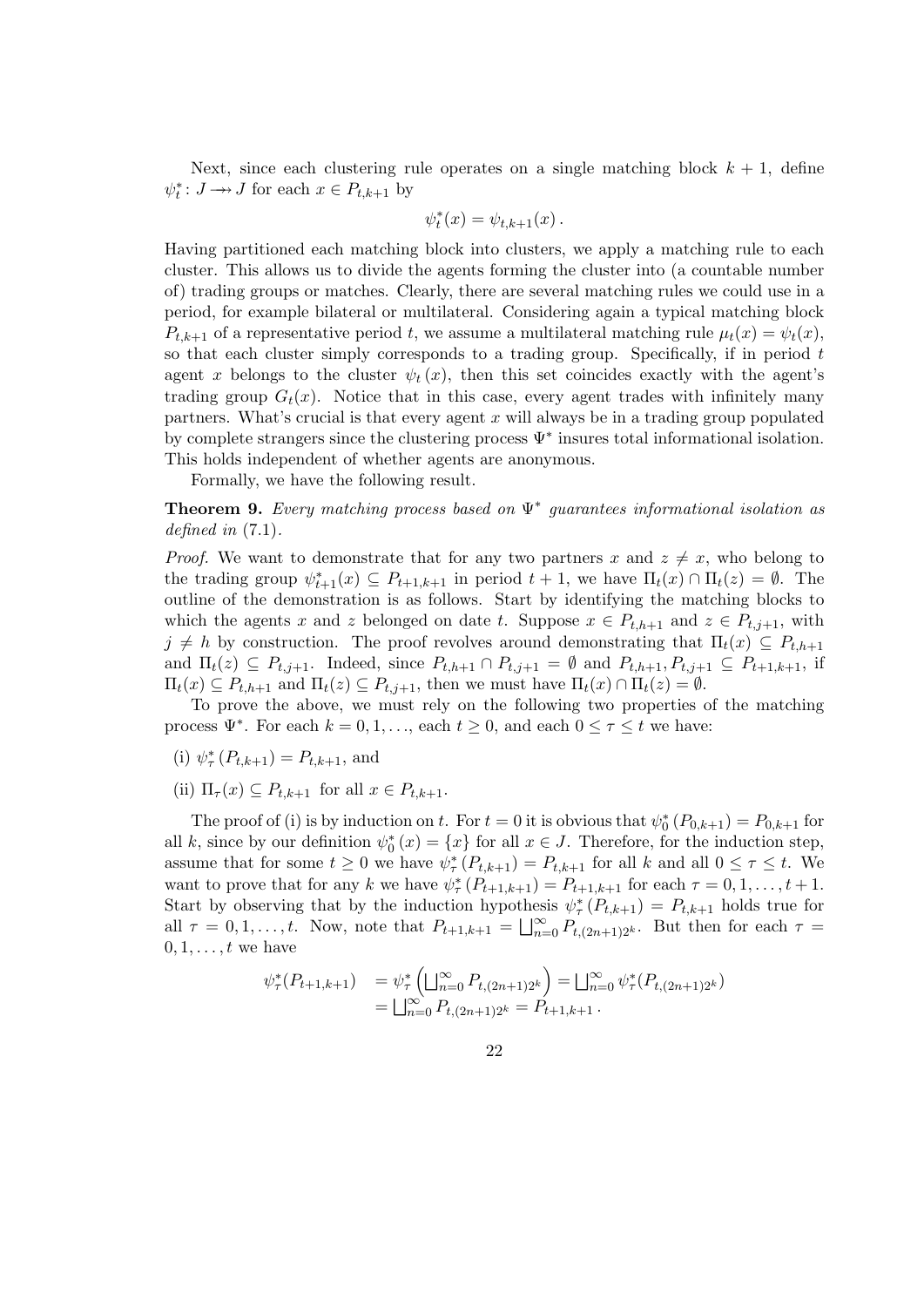Also, by definition  $\psi_{t+1}^* (P_{t+1,k+1}) = P_{t+1,k+1}$ . Therefore,  $\psi_{\tau}^* (P_{t+1,k+1}) = P_{t+1,k+1}$  holds true for each k and all  $\tau = 0, 1, \ldots, t + 1$  and the validity of (i) has been established.

The proof of (ii) is by induction on  $\tau$ . For  $\tau = 0$  notice that for each  $x \in P_{t,k+1}$  we have  $\Pi_0(x) = \{x\} \subseteq P_{t,k+1}$ . For the inductive step assume that for some  $0 \leq \tau \leq t-1$  we have  $\Pi_{\tau}(x) \subseteq P_{t,k+1}$  for all  $x \in P_{t,k+1}$ . We must show that  $\Pi_{\tau+1}(x) \subseteq P_{t,k+1}$  for all  $x \in P_{t,k+1}$ . Fix  $x \in P_{t,k+1}$ . From (i) we get  $\psi_{\tau+1}^*(P_{t,k+1}) = P_{t,k+1}$ , and so  $\psi_{\tau+1}^*(x) \subseteq P_{t,k+1}$ . Therefore, each element  $y \in \psi^*_{\tau+1}(x)$  belongs to  $P_{t,k+1}$ . But then our induction hypothesis yields  $\Pi_{\tau}(y) \subseteq P_{t,k+1}$  for each  $y \in \psi_{\tau+1}^*(x)$ , and so

$$
\Pi_{\tau+1}(x) = \Pi_{\tau}(x) \bigcup \left[ \bigcup_{y \in \psi_{\tau+1}^*(x)} \Pi_{\tau}(y) \right] \subseteq P_{t,k+1}.
$$

We are now ready to show that  $\Psi^*$  satisfies (7.1). To this end let us consider period  $t+1$  and assume that  $x, z \in J$  satisfy  $x, z \in \psi^*_{t+1}(x) \subseteq P_{t+1,k+1}$  with  $x \neq z$  and  $t \geq 1$ . That is, x and z are partners in period  $t + 1$ . Since  $x \in J = \bigsqcup_{k=0}^{\infty} P_{t,k+1}$  there exists a unique natural number h such that  $x \in P_{t,h+1}$ . Clearly,  $P_{t,h+1} \subseteq P_{t+1,k+1}$ , i.e., the period t matching block  $P_{t,h+1}$  must be a component of the matching block  $P_{t+1,k+1}$ , in the subsequent period. By construction of  $P_{t+1,k+1}$ , it also follows that there exists some set  $P_{t,j+1} \subseteq P_{t+1,k+1}$ , with  $j \neq h$ , such that  $z \in P_{t,j+1}$ . That is, since x and z are partners in period  $t + 1$ , each of them must belong to one of the (countable) collection of pairwise disjoint sets  $\{P_{t,(2n+1)2^k}$ :  $n = 0,1,2,...\}$  that compose  $P_{t+1,k+1}$ . But then from (ii) it follows that  $\Pi_t(z) \subseteq P_{t,j+1}$ . Using (ii) once more we get  $\Pi_t(x) \subseteq P_{t,h+1}$ . Finally, taking into account that  $P_{t,h+1} \cap P_{t,j+1} = \emptyset$  we infer that  $\Pi_t(x) \cap \Pi_t(z) = \emptyset$ .

This theorem demonstrates that, given any infinite population  $J$ , a matching process exists that insures complete informational isolation. The necessary ingredient is an initial partition of the population into countably many pairwise disjoint sets of identical cardinality. For example since  $J = \mathbb{N}$  we can use the partition  $J = \bigsqcup_{k=0}^{\infty} P_{0,k+1} = \bigsqcup_{k=0}^{\infty} \{k+1\}.$ Then, we follow (7.2) to obtain

$$
P_{1,1} = P_{0,1} \sqcup P_{0,3} \sqcup P_{0,5} \sqcup \cdots = \{1,3,5,\ldots\}
$$
  
\n
$$
P_{1,2} = P_{0,2} \sqcup P_{0,6} \sqcup P_{0,10} \sqcup \cdots = \{2,6,10,\ldots\}
$$
  
\n
$$
P_{1,3} = P_{0,4} \sqcup P_{0,12} \sqcup P_{0,20} \sqcup \cdots = \{4,12,20,\ldots\}
$$

in  $t = 1$  and so on. This means that in every period we can have countably many groups of traders, each of which has countably many agents. These groups could form, for instance, countably many Walrasian markets across which communication is impossible and which are composed by complete strangers.

#### 7.3 Informational isolation and the essentiality of money

We are now ready to demonstrate that if the matching process is based on  $\Psi^*$ , then the optimal plan cannot be supported by a social norm.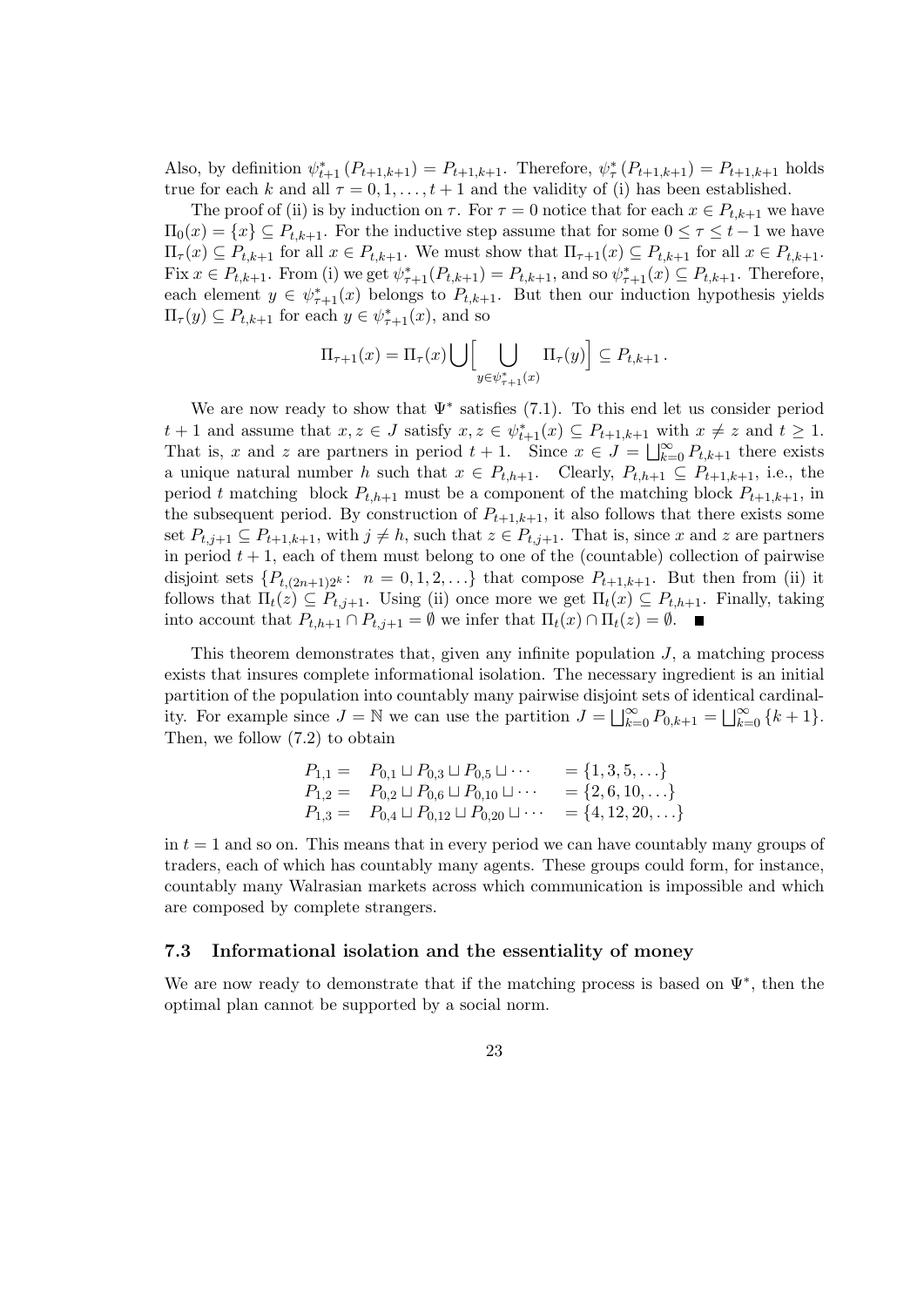**Theorem 10.** If the matching process is based on  $\Psi^*$ , then  $\sigma_j = (0, 0, ...)$  for all  $j \in J$ is the one and only subgame perfect Nash equilibrium of the infinite horizon game.

*Proof.* Lemma 1 established that the minmax play  $a_{t,k} = 0$  for all  $k \in G_t(j)$  is a stationary equilibrium. Now focus on a representative agent j and his group  $G_{t+1}(j)$  and let  $k \neq j$ . By (7.1) we have that  $\Pi_t(j) \cap \Pi_t(k) = \emptyset$  for all  $k \in G_{t+1}(j)$ . It follows that agent k has not observed any action taken in periods  $\tau \leq t$  by agent j, his partners, the partners of his partners, and so on. Thus, even if j selects  $a_{t,j} \neq a_{t,j}^*$ , then  $h_{t+1,k} = h_{t+1,k}^*$  for all  $k \in G_{t+1}(j)$ . In addition, note that  $\mathcal{P}_t(j) = \bigcup_{\tau=0}^t G_\tau(j) \subseteq \Pi_t(j)$  so that by  $(7.1)$  if j has observed some action of some agent  $y \in \mathcal{P}_t(j)$ , then k has never observed (and will never observe) any action of y, nor the actions of those who have observed the actions of agent y, and so forth. Considering a deviation, this implies  $V_{t+1,j}^d(\sigma_{t+1}) \geq V_{t+1,j}(\sigma_{t+1})$ , for any  $\sigma_{t+1}$ , since every future partner of j will have no history in common with j, and so current actions will not affect  $j$ 's continuation payoff. In particular, this means that in equilibrium j's future partners will be unaware of any of his prior deviations. It follows that  $a_{t,j}^* > 0$  cannot be a best response. To see why, notice that by virtue of being a best response  $a_{t,j}^*$  must satisfy

$$
-a_{t,j}^* + \delta_{t+1} V_{t+1,j}(\sigma_{t+1}) \geq -a_{t,j} + \delta_{t+1} V_{t+1,j}^d(\sigma_{t+1}),
$$

which implies  $a_{t,j}^* \leq a_{t,j}$  for all  $a_{t,j} \in A_j$ . Note that  $0 \in A_j$  contradicts the optimality of  $a_{t,j}^*$ .

Matching processes based on  $\Psi^*$  destroy all possible links, direct and indirect, among trading partners. Thus, the representative agent  $j \in J$  knows that his current actions cannot affect the choices of his future partners, as their histories will have no element in common. Effectively, the matching process ensures that the infinite horizon game is an infinite sequence of one-shot games, since every agent will always trade in markets where no one has knowledge of any of his past deviations.

Specifically, the expected lifetime utility

$$
V_{t,j}(\boldsymbol{\sigma}_t) = \widehat{v}_t(s_t(\mathbf{h}_{t,j})) + \delta_{t+1} V_{t+1,j}(\boldsymbol{\sigma}_{t+1}),
$$

is maximized when the current payoff  $\hat{v}_t$  is maximized. Indeed, for any given  $\sigma_{t+1}$ , the continuation payoff  $V_{t+1,j}(\sigma_{t+1})$  is unaffected by j's current actions. Hence, in every t agent j should play  $s_t(h_{t,j}) = 0$  for all histories  $h_{t,j}$ , i.e., deviating from the optimal plan in every date is weakly optimal.

The preceding discussion leads to the following.

Corollary 11. Money is essential if the matching process is based on  $\Psi^*$ .

The informational isolation guaranteed by  $\Psi^*$  eliminates the possibility that informal punishment schemes based on social norms can be used to sustain equilibria with positive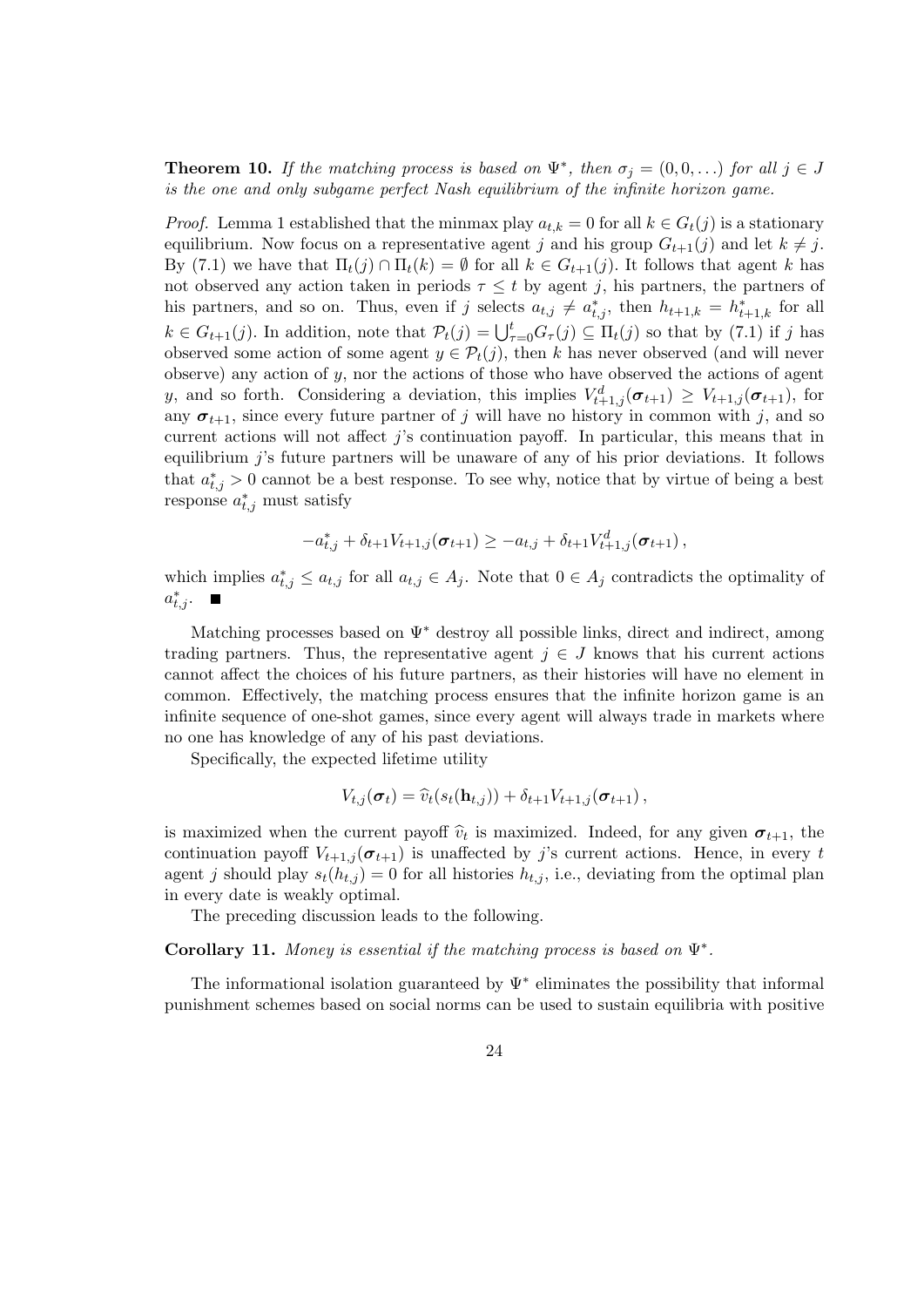consumption. Economies with this trait represent the prototypical case in which money can help in sustaining production and trade. Our discussion of Ψ<sup>∗</sup> indicates that economies of this type can incorporate many different matching environments, including ones in which infinitely-lived agents interact in trading groups that include infinite many participants.

## 8 Concluding remarks

We have considered an infinite-horizon economy in which trade is of an intertemporal nature but two frictions rule out credit arrangements. First, a matching process is imposed such that agents' trading paths do not cross more than once. Second, agents must select a course of action that is compatible with individual incentives. We have proved that if we introduce (occasional) centralized trade, then money has hardly a role to play when agents are patient and actions of partners are observable. Trading in a central market allows a quick transfer of the information necessary to sustain informal punishment schemes. Hence, as in [12, 19], desirable allocations can be sustained by means of social norms, even if other assumptions, such as anonymity, rule our credit trades. This suggests that the role of money is weakened when trading institutions exist that foster rapid and inexpensive informational flows.

Based on this intuition, we have developed a matching framework that allows the construction of economies in which infinitely-lived agents trade in infinitely large but informationally isolated markets. Our technique can be used to improve the modeling of pairwise matching economies characterized by spatial separation, such as in [28], or characterized by search with or without rounds of Walrasian trading, such as in [23, 27]. It can also be used to construct monetary models in which agents trade exclusively in large competitive markets. This is a further step toward developing models in which not only money has an explicit role, but which can also be studied using standard general equilibrium tools and are better integrated within the rest of macroeconomic theory.

## References

- [1] C. D. Aliprantis and K. C. Border, *Infinite Dimensional Analysis: A Hitchhikers Guide*, 3<sup>rd</sup> Edition, Springer–Verlag, Heidelberg and New York, 2006.
- [2] C. D. Aliprantis and O. Burkinshaw, *Problems in Real Analysis*,  $2^{nd}$  Edition, Academic Press, 1999.
- [3] C. D. Aliprantis, G. Camera, and D. Puzzello, Matching and anonymity, *Economic Theory* 29 (2006), 415–432.
- [4] C. D. Aliprantis, G. Camera, and D. Puzzello, A random matching theory, Games and Economic Behavior, forthcoming.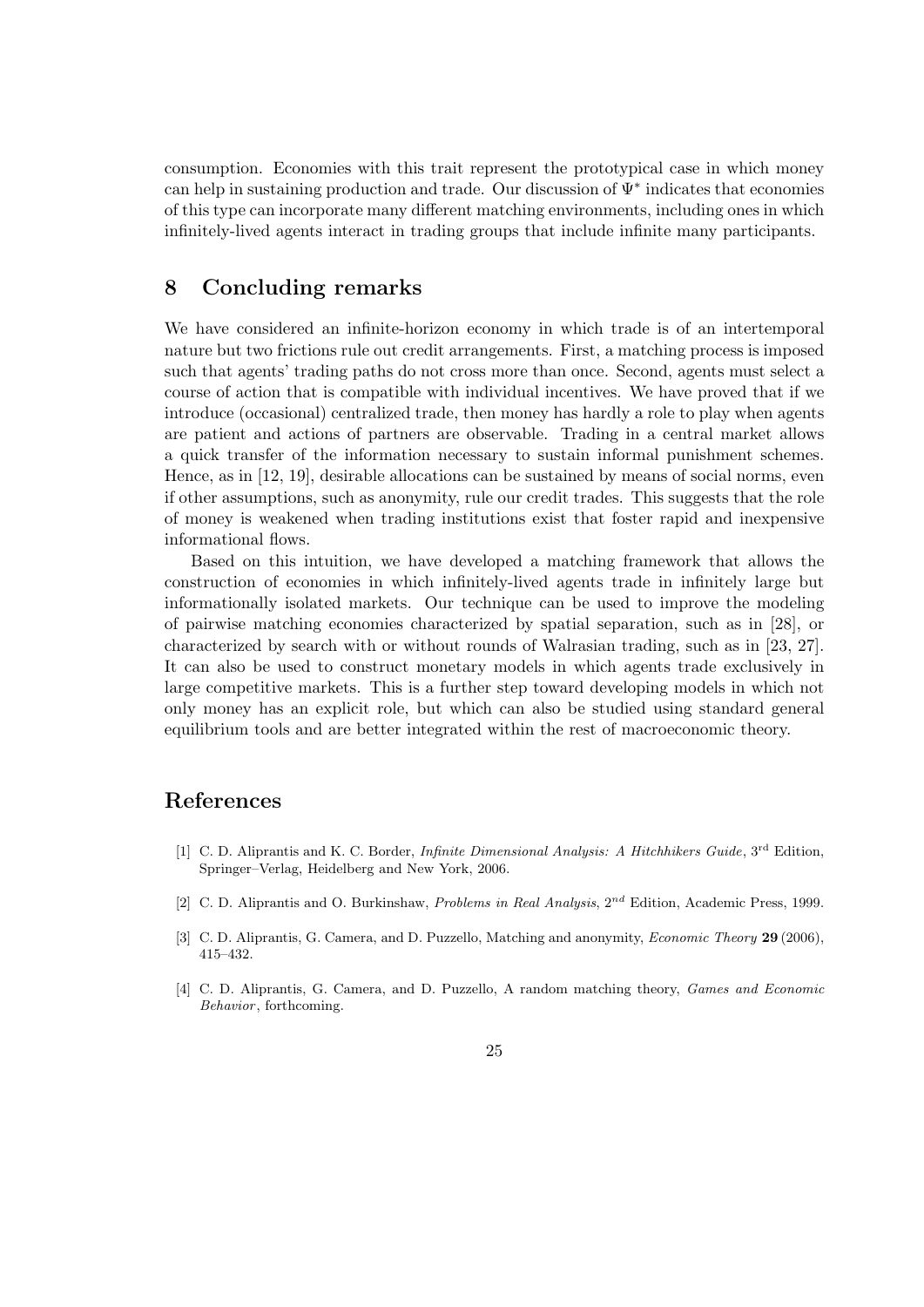- [5] C. D. Aliprantis, G. Camera, and D. Puzzello, Contagion equilibria in a monetary model, Econometrica, forthcoming.
- [6] N. Al-Najjar and R. Smorodinsky, Large nonanonymous repeated games, Games and Economic Behavior 37 (2001), 26–39.
- [7] L. Araujo, Social norms and money, Journal of Monetary Economics 51 (2004), 241–256.
- [8] A. Berentsen, G. Camera, and C. Waller, The distribution of money balances and the non-neutrality of money, International Economic Review 46 (2005), 465–487.
- [9] P. Boel and G. Camera, Efficient monetary allocations and the illiquidity of bonds, Journal of Monetary Economics 53 (2006), 1693–1715.
- [10] G. Camera, Money, search and costly matchmaking, Macroeconomic Dynamics 4 (2000), 289–323.
- [11] G. Camera and D. Corbae, Money and price dispersion, International Economic Review 40 (1999), 985–1008.
- [12] G. Ellison, Cooperation in the Prisoner's Dilemma with anonymous random matching, Review of Economic Studies 61 (1994), 567–588.
- [13] D. Fudenberg, D. K. Levine, and W. Pesendorfer, When are non-anonymous players negligible?, Journal of Economic Theory 79 (1998), 46–71.
- [14] E. Green, Noncooperative price taking in large dynamics markets, Journal of Economic Theory 22 (1980), 155–182.
- [15] E. Green and R. Zhou, A rudimentary model of search with divisible money and prices, Journal of Economic Theory 81 (1998), 252–271.
- [16] E. J. Green and R. Zhou, Dynamic monetary equilibrium in a random matching economy, Econometrica 70 (2002), 929–969.
- [17] M. F. Hellwig, The challenge of monetary theory, European Economic Review 3 (1993), 215–242.
- [18] M. Huggett and S. Krasa, Money and storage in a differential information economy, Economic Theory 8 (1996), 191–209.
- [19] M. Kandori, Social norms and community enforcement, Review of Economic Studies 59 (1992), 63–80.
- [20] N. Kiyotaki and J. Moore, Liquidity, business cycles, and monetary policy, Manuscript, London School of Economics, 2001.
- [21] N. Kiyotaki and R. Wright, On money as a medium of exchange, *Journal of Political Economy* 97 (1989), 927–954.
- [22] N. Kocherlakota, Money is memory, Journal of Economic Theory 81 (1998), 232–251.
- [23] R. Lagos and R. Wright, A unified framework for monetary theory and policy analysis, *Journal of* Political Economy 113 (2005), 463–484.
- [24] D. K. Levine and W. Pesendorfer, When are agents negligible?, American Economic Review 85 (1995), 1160–1170.